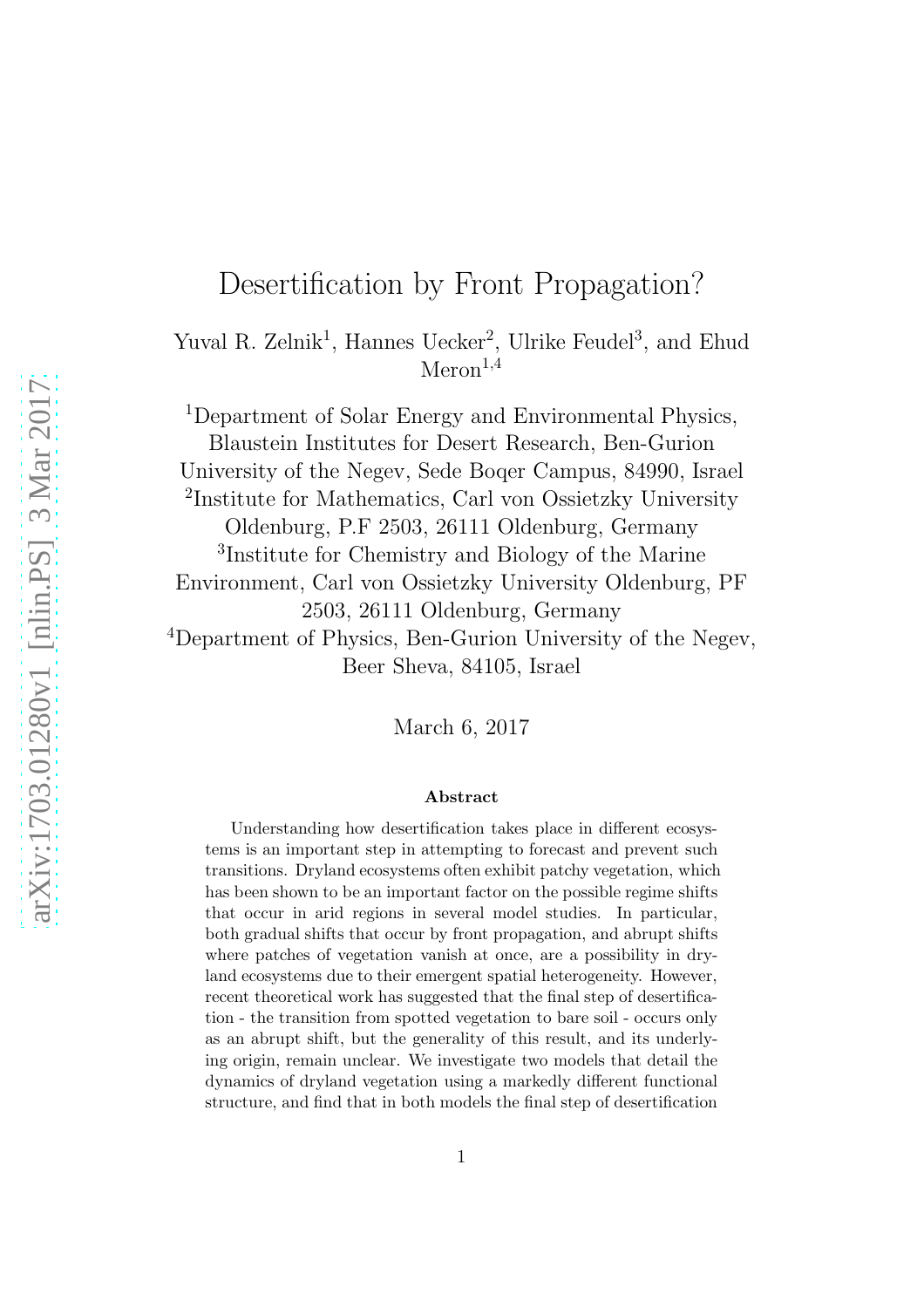can only be abrupt. Using a careful numerical analysis, we show that this behavior is associated with the disappearance of confined spotpattern domains as stationary states, and identify the mathematical origin of this behavior. Our findings show that a gradual desertification to bare soil due to a front propagation process can not occur in these and similar models, and opens the question of whether these dynamics can take place in nature.

#### 1 Introduction

Desertification is a major concern in water-limited ecosystems or drylands, which occupy about 40% of the terrestrial earth surface. It is defined as a transition from a productive state to a less productive state as a result of climate variability and human-induced disturbances [\[1,](#page-21-0) [2\]](#page-21-1). Drylands are prone to such transitions because they can often assume two alternative stable states of vegetation. Bistability of vegetation states is induced by positive feedbacks involving various biotic and abiotic processes [\[3,](#page-21-2) [4,](#page-21-3) [5\]](#page-21-4). A productive vegetation state is stabilized by enhanced surface-water infiltration, reduced evaporation, litter decomposition that increases nutrient availability, soil deposition and mound formation that intercept runoff, etc. Under the same environmental conditions the unproductive bare soil state is stabilized by enhanced evaporation, water loss by runoff that is generated by soil crusts, soil erosion, etc.

A significant aspect of dryland ecosystems is that they often self-organize in regular spatial patterns of vegetation in response to decreasing rainfall [\[6,](#page-21-5) [7,](#page-22-0) [8,](#page-22-1) [9\]](#page-22-2). This is a landscape-level mechanism to cope with water deficit by providing an additional source of water through various means of water transport. The mechanism involves positive feedbacks between local vegetation growth and water transport towards the growth location [\[5\]](#page-21-4). While accelerating the growth of a vegetation patch, the water transport inhibits the growth in the patch surroundings and thereby favors the formation of spatial patterns [\[10,](#page-22-3) [3,](#page-21-2) [11\]](#page-22-4). Among the water transport mechanisms that have been identified are overland water flow, soil-water diffusion and water conduction by laterally extended root systems [\[5\]](#page-21-4). The capability of these and additional feedbacks to destabilize uniform vegetation and produce patterns as precipitation drops below a threshold value has been verified in many model studies [\[12,](#page-22-5) [13,](#page-22-6) [14,](#page-23-0) [15,](#page-23-1) [11,](#page-22-4) [16,](#page-23-2) [17\]](#page-23-3).

As rainfall further decreases, the water-contributing bare soil areas need to increase in order to compensate for the lower rainfall the vegetation patches directly receive. The increase of bare soil area can occur in three distinct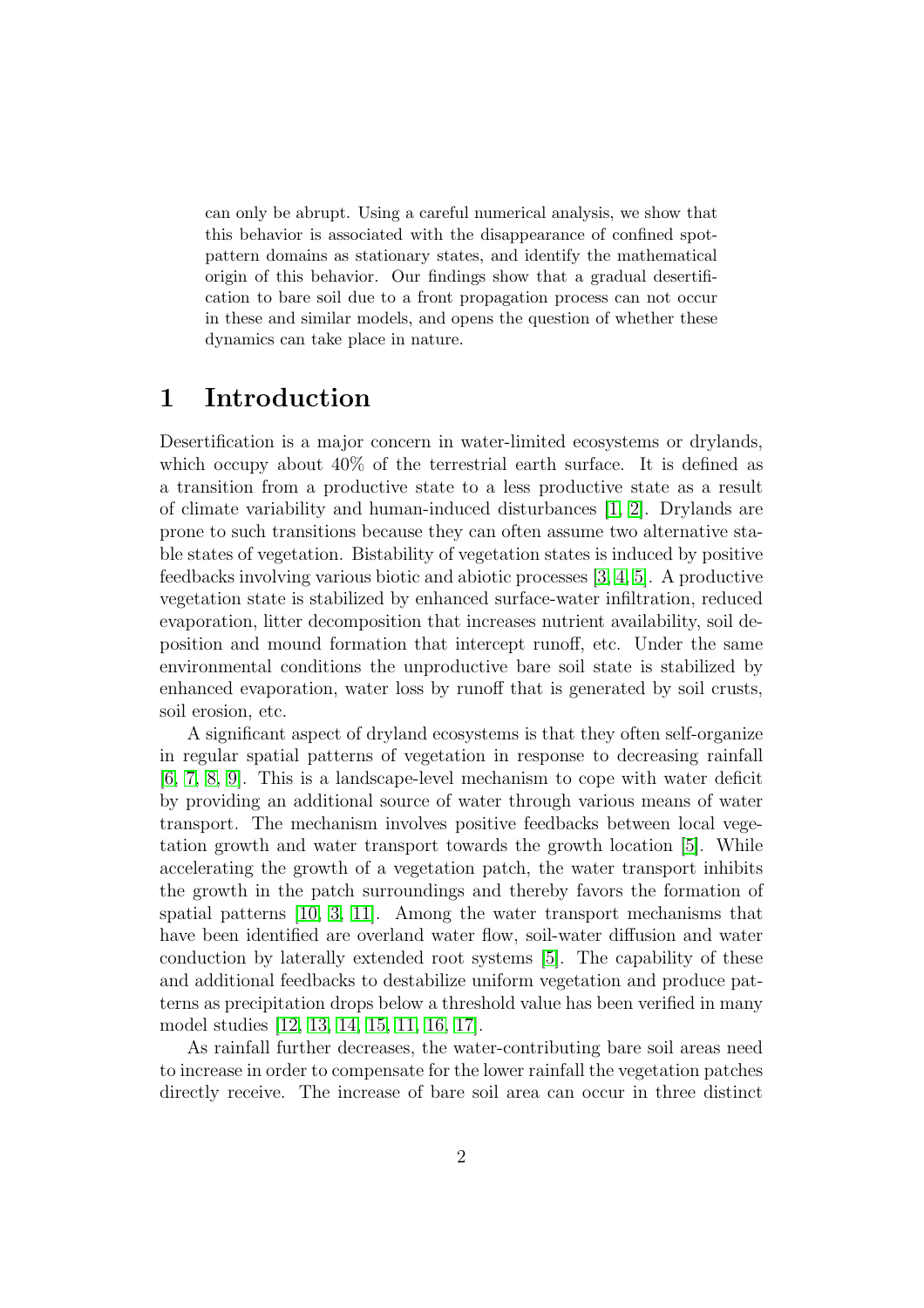ways: (i) contraction of vegetation patches, keeping the pattern's wavenumber constant [\[18\]](#page-23-4), (ii) transitions to periodic patterns of lower wavenumbers, keeping the pattern morphology unchanged [\[19\]](#page-23-5), (iii) morphology changes from patterns of gaps to stripes to spots [\[14,](#page-23-0) [20,](#page-23-6) [21,](#page-23-7) [22,](#page-23-8) [23,](#page-23-9) [24\]](#page-23-10).

Another spatial aspect of dryland ecosystems that bears on desertification is the confinement of typical disturbances to relatively small area. Rather than inducing a global shift to the alternative state, such disturbances can induce local shifts. The subsequent time behavior depends on the dynamics of the fronts that connect the two alternative states, i.e. which state invades the other, on front interactions and possibly on front instabilities [\[25,](#page-24-0) [26\]](#page-24-1). An unproductive bare soil state invading a productive vegetation state, uniform or patterned, is a form of desertification taking place gradually by front propagation [\[27\]](#page-24-2). When one of the alternative stable states is spatially patterned the front may be pinned in place in a range of environmental conditions [\[28,](#page-24-3) [29\]](#page-24-4) nested within the bistability range, the so-called "snaking range". In this range a multitude of stable hybrid states exist in addition to the two alternative states. These are spatially-mixed states consisting of confined domains of one state in a system otherwise occupied by the other state [\[30,](#page-24-5) [31,](#page-24-6) [32\]](#page-24-7). Depending on environmental variability, the effect of local disturbances in this case can remain local [\[27\]](#page-24-2).

Understanding how a desertification process may occur, taking into account the possible effects of an alternative state being spatially patterned and the confined nature of disturbances, is vital for both finding indicators for an impending desertification, and for efforts to its prevention. The process of gradual desertification by front propagation has been first demonstrated using a minimal model [\[27\]](#page-24-2), equivalent to the Swift-Hohenberg equation for which a snaking range nested within a bistability range is known to exist [\[33\]](#page-24-8). In the context of dryland vegetation, this behavior suggests the existence of confined domains of patchy (patterned) vegetation in a bare soil state within the snaking range, which are fixed in size, i.e. neither expanding nor contracting, because of front pinning, and the existence of a "desertification front" (bare soil invading patchy vegetation), and a "recovery front" (patchy vegetation invading bare soil) outside that range, on the lower and higher rainfall sides, respectively.

In a subsequent study Zelnik et al. [\[34\]](#page-24-9) have investigated how these ideas translate when considering more ecologically motivated models. Looking at different models of dryland ecosystems which exhibit spatial patterns of vegetation, they were unable to find localized states describing a confined patchy-vegetation domain in bare-soil in most models [\[34\]](#page-24-9). One model investigated, herewith referred to as the Lefever-Lejeune (LL) model [\[21\]](#page-23-7), did appear to show localized states, although this was not definitively shown due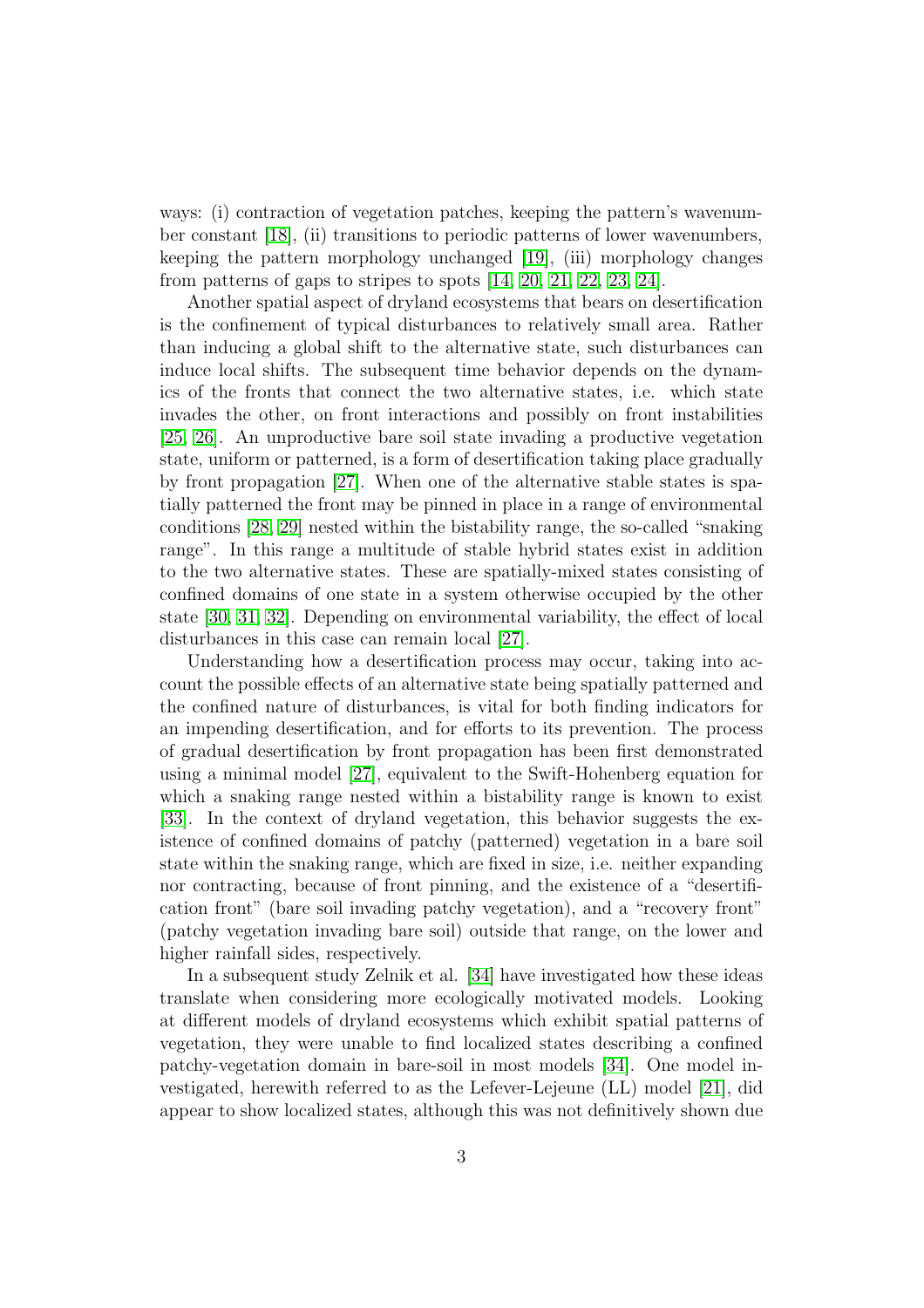to numerical difficulties. Perhaps most strikingly, in all models considered no bistability range where a bare-soil domain invades the patchy vegetation was seen  $<sup>1</sup>$  $<sup>1</sup>$  $<sup>1</sup>$ . This is countered with the dominant response of the system to</sup> different perturbations, where fronts of patchy vegetation takes over the system, due to vegetation on the fringe utilizing the resources in the bare-soil domain to its advantage as it expands into it.

The reason for this asymmetry between desertification and recovery transitions has not been explained, and it remains unclear how general these results are. Moreover, since the typical behavior of hybrid states within a snaking range, and desertification and recovery fronts outside this range, can be seen in the same models but in a bistability range of patchy vegetation and uniform-vegetation (rather than bare-soil) [\[36\]](#page-24-10), understanding the unique characteristics of the bare-soil and patchy-vegetation bistability is an important ecological question. In this paper we consider two models of dryland ecosystems focusing on the bistability range of bare-soil and periodic vegetation. The first is the LL model while the second is a simplified version of a model introduced by Gilad et al. [\[11,](#page-22-4) [22\]](#page-23-8), hereafter referred to as the simplified Gilad (SG) model. We will investigate the existence and structure of localized states in these models, and look at the dynamics in their vicinity. In particular, we use the flexibility of the SG model to show how the bifurcation structure of localized states breaks down with a continuous change in parameter values, give evidence that this breakdown is related to the spatial eigenvalues of the bare-soil and low uniform-vegetation states, and that thus is a generic phenomenon in the class of reaction diffusion models for drylands.

### 2 Bistability, fronts and homoclinic snaking

We begin with a brief review of front dynamics in one-dimensional spatially extended bistable systems, according to pattern formation theory [\[2\]](#page-21-1). There are two major types of bistability that are relevant to dryland vegetation, bistability of two uniform states and bistability of a uniform state and a periodic-pattern state. The former can be found in landscapes where positive feedbacks that involve water transport, and thus are pattern forming, are too weak to destabilize uniform vegetation, but other positive feedbacks, such as reduced evaporation in vegetation patches, are sufficiently strong. These conditions can result in bistability of bare soil and uniform vegetation [\[9\]](#page-22-2). Bistability of uniform and patterned states can result when the pattern-forming feedbacks that involve water transport are strong enough to induce a subcritical instability of uniform vegetation to periodic patterns.

<span id="page-3-0"></span><sup>&</sup>lt;sup>1</sup>Note that bare-soil can invade a spatially uniform-vegetation state [\[35\]](#page-24-11).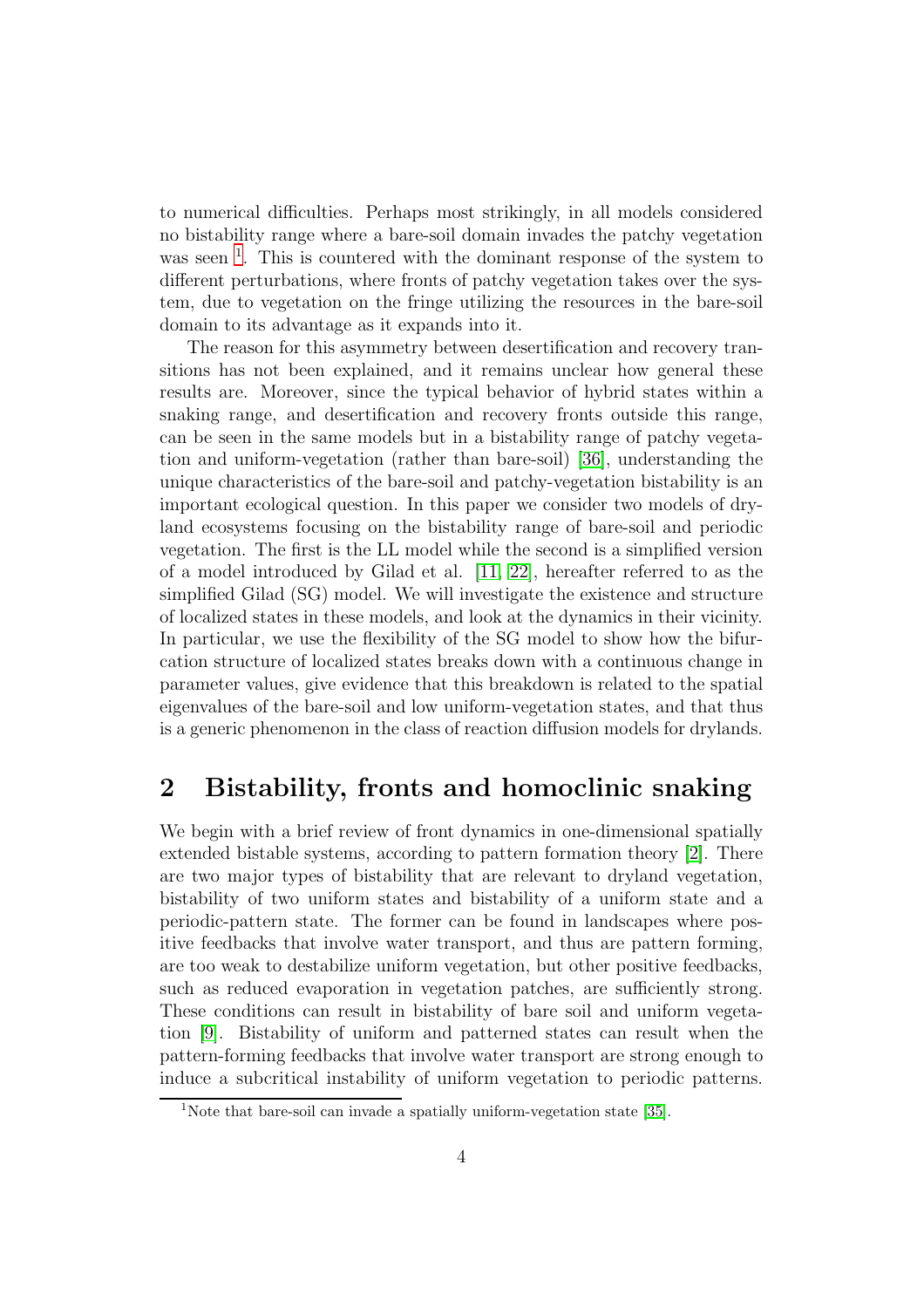Two bistability precipitation ranges of uniform and patterned states can be distinguished: a high precipitation range where the two alternative stable states are uniform vegetation and periodic patterns, and low precipitation range where the two alternative states are periodic patterns and bare soil[\[5\]](#page-21-4).

When different parts of the landscape are occupied by different states, transition zones appear, where some of the state variables, e.g. biomass, sharply change. Such zones, often called "fronts", have characteristic structures determined by particular spatial profiles of the state variables across the front, as Fig. [1](#page-19-0) illustrates.



Figure 1: Spatial profiles of two types of fronts in the SG model<sup>2</sup>. (a) A front between uniform-vegetation and bare-soil. (b) A front between periodic patterned vegetation and uniform-vegetation. Biomass and soil-water profiles are shown in green and blue, respectively.

Furthermore, the fronts can be stationary or moving at constant speeds (assuming a homogeneous system). In a bistability range of two uniform states fronts are generically moving. The speed and direction of front motion are determined by the values of various parameters that describe specific biotic and abiotic conditions, or by the specific value of a control parameter, where all other parameters are held fixed. A particular control-parameter value for which the front is stationary may exist, but this is a non-generic behavior as any deviation from this value results in front motion [\[27\]](#page-24-2). In a bistabilty precipitation range of uniform vegetation and bare soil two moving fronts can be distinguished; a desertification front at low precipitation that describes the expansion of bare-soil domains into uniform-vegetation

<sup>&</sup>lt;sup>2</sup>See the Models section for a description of the SG model. The parameters used were based on [\(3\)](#page-7-0), with the addition of: (a)  $\delta_w = 1200, p = 1.008$ , (b)  $\delta_w = 1, p = 0.9, \eta = 6$ .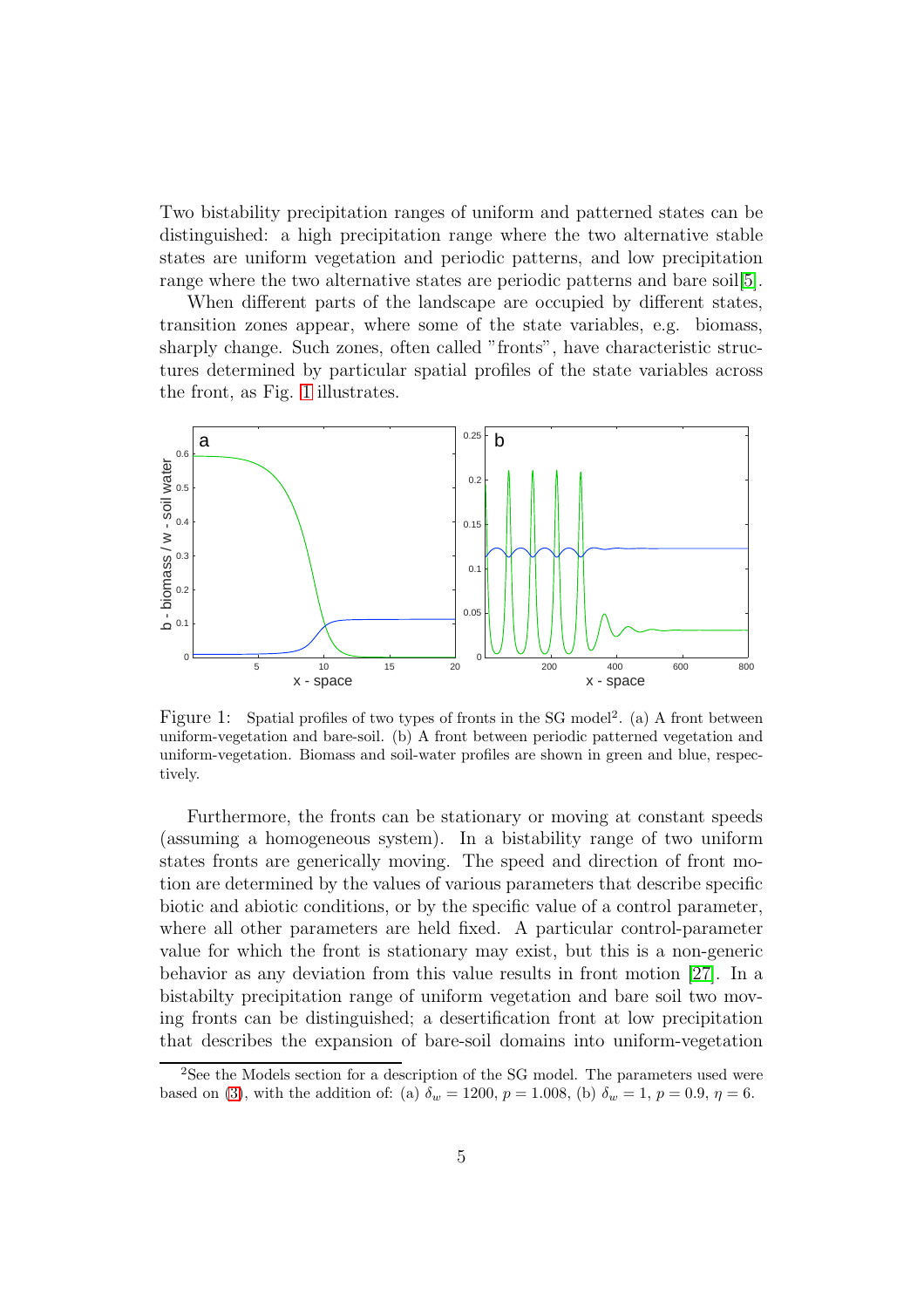domains, and a recovery front at high precipitation that describes the expansion of uniform-vegetation domains into bare-soil domains [\[35\]](#page-24-11). The particular precipitation value at which the non-generic behavior of a stationary front occurs (neither domain expands into the other) is commonly called the "Maxwell point".

In contrast to bistability of uniform states, when one of the alternative states is a periodic pattern, fronts can be stationary or pinned in a *range* of the control parameter [\[28,](#page-24-3) [33\]](#page-24-8). In this range domains of one state embedded in the alternative state can remain fixed in size, neither expanding nor contracting. In a bifurcation diagram that describes the biomass associated with stationary solutions vs. precipitation, these fixed domains usually appear as a single or two branches of localized solutions that snake back and forth as the sizes of the domains they represent change (see e.g. Fig. [4\)](#page-22-7), a behavior termed homoclinic snaking. The snaking solution branches occupy a subrange of the bistability range - the snaking range. Within this range a multitude of spatially localized and extended stable hybrid states exist, corresponding to single fixed domains and various combinations of such domains, respectively. Thus, in a bistability range of uniform and patterned states three front types can be distinguished, a stationary pinned front within the snaking range and two fronts moving in opposite directions on both sides of this range. In a bistability range of uniform vegetation and periodic vegetation patterns the two moving fronts represent a desertification front at precipitation values below the snaking range (a periodic pattern displacing uniform vegetation) and a recovery front at precipitation values above the snaking range (uniform vegetation displacing a periodic pattern).

These front properties become significant in the presence of local disturbances that induce local shifts to an alternative state, and rainfall fluctuations that can take the system outside the snaking range [\[27,](#page-24-2) [36\]](#page-24-10). Local disturbances can trigger gradual desertification at precipitation values below the Maxwell point in bistability of uniform vegetation and bare soil, and below the snaking range in bistability of uniform vegetation and periodic patterns. Within the snaking range, local disturbances have little effect as the system converges to a nearby hybrid state. Droughts that take the system temporarily out of the snaking range can induce transitions to hybrid states of lower productivity, but result in no further effects once the droughts are over. The relevance of these outcomes to the bistability range of periodic patterns and bare soil, however, is not clear. In most models homoclinic snaking has not been found, which excludes stationary pinned fronts and hybrid states. Moreover, only one type of moving fronts has been found - recovery fronts [\[34\]](#page-24-9). The absence of desertification fronts suggests that desertification to bare soil occurs abruptly, by global vegetation collapse [\[37\]](#page-25-0).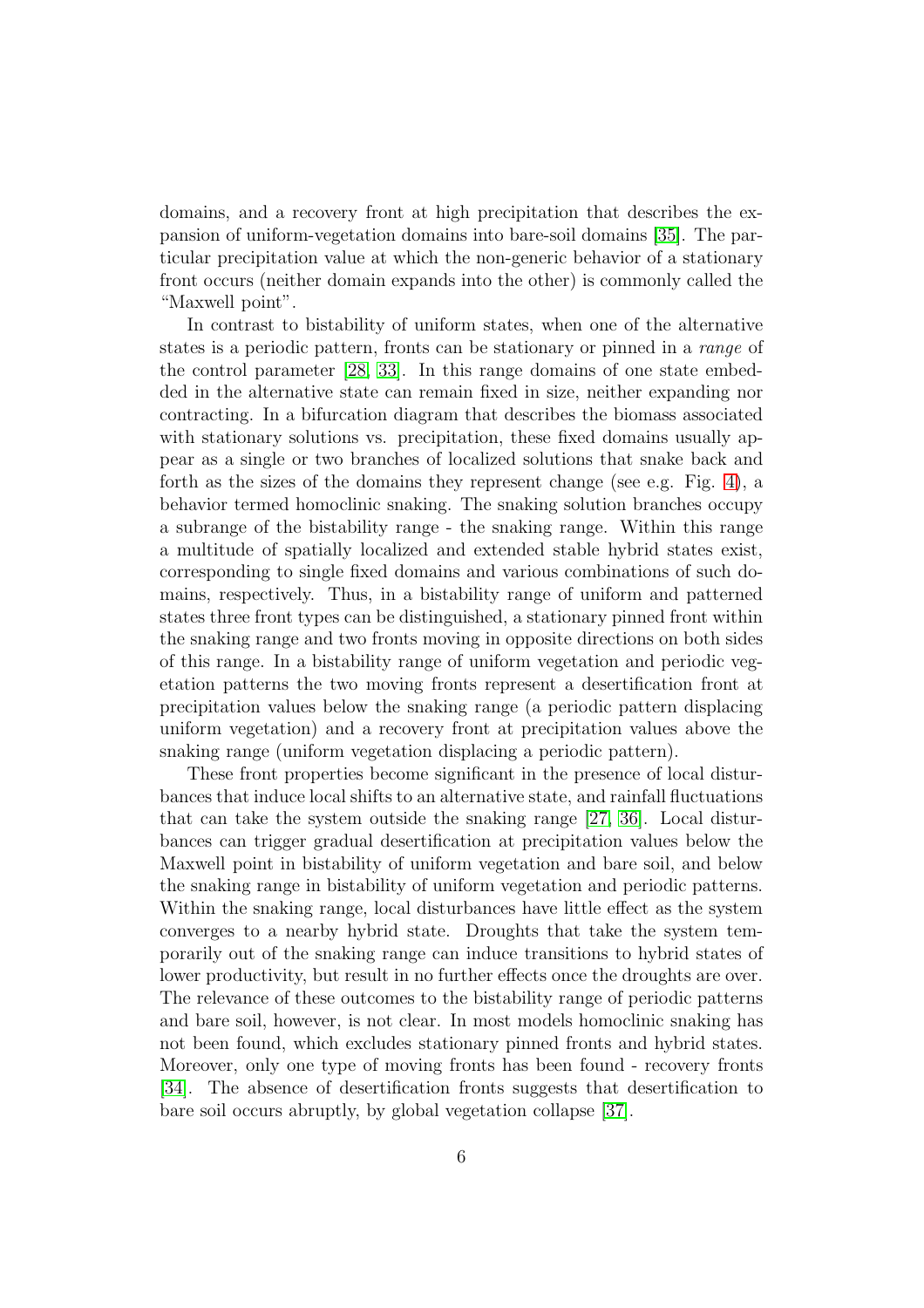#### 3 Models

We study the LL and SG models assuming a flat terrain (no slope) and a homogeneous system (no environmental heterogeneities, such as rock-soil mosaics), and thus have both translation and reflection symmetries. For simplicity we limit the results shown here to one-dimensional systems, but we exemplarily checked that similar results also hold in two spatial dimensions (2D) (see supplementary information for more details), and thus believe our findings to be generally relevant in 2D as well.

The dimensionless LL model [\[12,](#page-22-5) [38\]](#page-25-1) is given by the single equation

$$
\partial_t b = (p-1)b + (\Lambda - 1)b^2 - b^3 + \frac{1}{2}(L^2 - b)\nabla^2 b - \frac{1}{8}b\nabla^4 b.
$$
 (1)

where b is the biomass density,  $p = 2 - \mu$  where  $\mu$  is the aridity parameter,  $\Lambda$ is the facilitation to competition ratio, and  $L$  is the ratio between the spatial ranges of facilitation and competition interactions, and  $\nabla^2$  is the Laplacian, i.e., in 1D,  $\nabla^2 = \partial_x^2$  $x^2$ , and similarly  $\nabla^4 = \partial_x^4$  $x^4$ .. We will look at different values of  $p$ , while keeping the other two parameters constant with the values  $\Lambda = 1.2, L = 0.2.$ 

The SG model [\[22\]](#page-23-8) has the non-dimensional form

$$
\partial_t b = \nu w b (1 + \eta b)^2 (1 - b/\kappa) - b + \nabla^2 b,\tag{2a}
$$

$$
\partial_t w = \alpha \frac{b + qf}{b + q} h - \nu w (1 - \rho b/\kappa) - \nu w b (1 + \eta b)^2 + \delta_w \nabla^2 w, \qquad (2b)
$$

$$
\partial_t h = p - \alpha \frac{b + qf}{b + q} h + \delta_h \nabla^2(h^2),\tag{2c}
$$

where the three model variables describe the areal densities of vegetation biomass (b), soil-water (w), and surface water (h) [\[39\]](#page-25-2). The parameter  $\nu$ controls the growth rate of the biomass as well as the rate of evaporation,  $\eta$ gives the root-to-shoot ratio, and  $\kappa$  is the maximal standing biomass. The parameter  $\alpha$  controls the infiltration rate, while f and q quantify the biomass dependence of the infiltration rate. The reduced evaporation in vegetation patches because of shading is quantified by  $\rho$ . Finally, the parameter p is the precipitation rate and  $\delta_w$  and  $\delta_h$  are water-transport coefficients associated with soil water and surface water, respectively. The SG model is a simplified version of a more general model [\[11\]](#page-22-4) that takes into account nonlocal water uptake by laterally extended root systems. We refer the reader to refs. [\[2,](#page-21-1) [5\]](#page-21-4) for detailed expositions of the general model and its simplified versions. We will look at different values of two parameters,  $\delta_w$  and p, while keeping the others constant. The values of these parameters are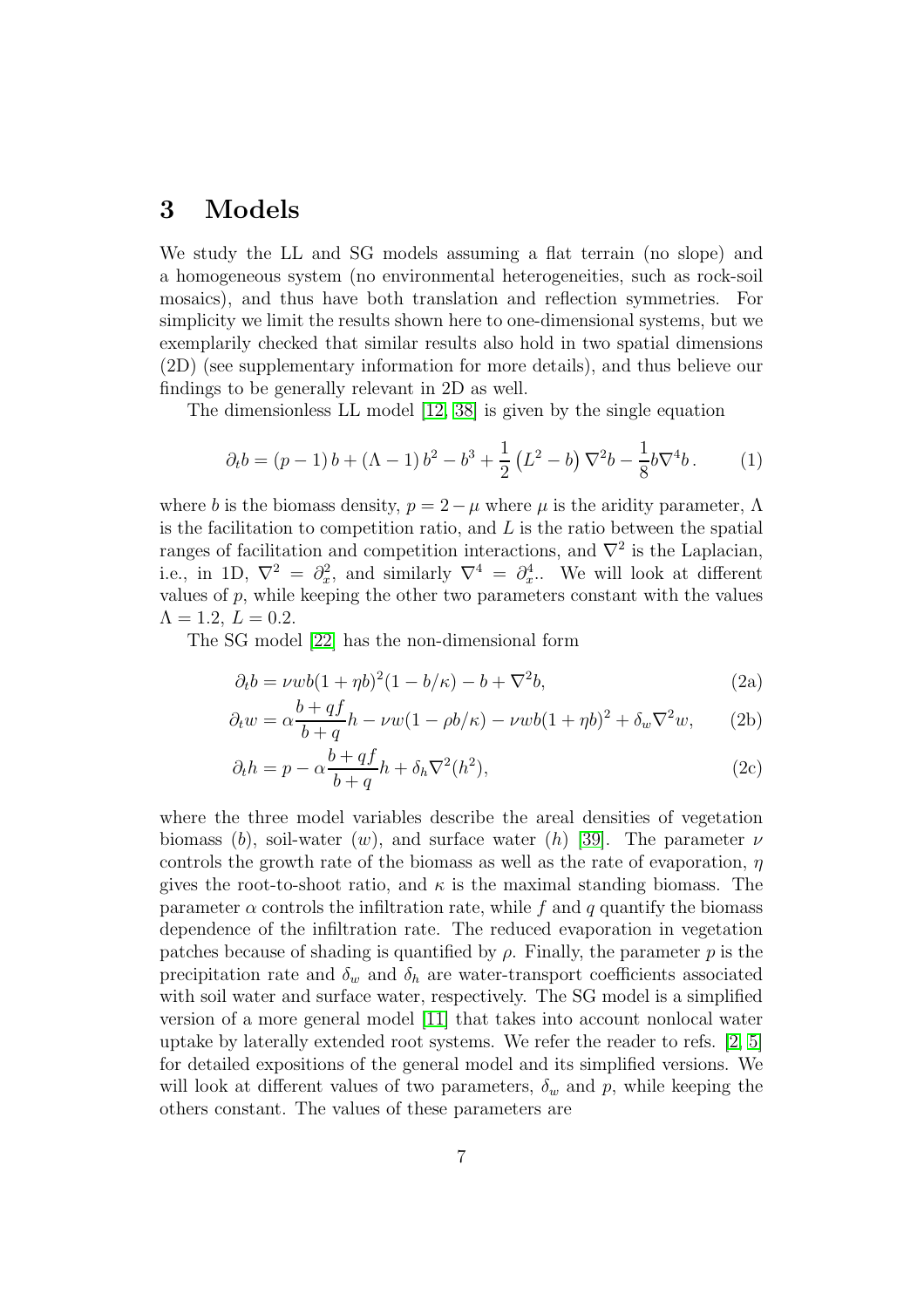<span id="page-7-0"></span> $\nu = 8.0, \, \kappa = 2.0, \, \eta = 0.6, \, \alpha = 25.0, \, q = 0.70, \, f = 0.9, \, \rho = 0.15, \, \delta_h = 10000.$ (3)

The domain used for the state plots, and for calculating the norms of the bifurcation diagrams was 100/1000 for the LL/SG models, respectively. The bifurcation structure for the LL and SG models was found using the numerical continuation tools of pde2path [\[40\]](#page-25-3) and AUTO [\[41\]](#page-25-4), respectively. The stability information of these was found using numerical linear stability analysis on a large domain with periodic boundary conditions (size of approx. 100/1000 for the LL/SG models, in integer number of periods). To clearly separate the different solution branches in the bifurcation diagrams of Fig. [4](#page-22-7) and Fig. [6,](#page-12-0) the y-axis for these were calculated using the L2norm of the biomass *b* across a domain L:  $||b|| = \sqrt{\frac{1}{L}}$  $\frac{1}{L} \int_0^L dx \cdot (b(x))^2$ . The y-axis for the bifurcation diagrams of Fig. [2](#page-20-0) was calculated using the average biomass b across a domain L:  $|b| = \frac{1}{l}$  $\frac{1}{L}\int_0^L dx \cdot b(x)$ .

#### 4 Localized states in the LL model

We begin by looking at the LL model, around the bistability range of periodic patterns and a uniform bare-soil state. In this model, uniquely among models of dryland vegetation that exhibit pattern formation, localized states where the uniform background is of bare-soil can be found. This may be attributed to the nonlinear degeneracy of the LL model at the bare-soil, which does not occur for the SG model since  $h > 0$  even when  $b = 0$  (see Fig. S4).

Inside the bistability range there are stable localized states in a subrange we refer to as the snaking range, as can be seen in Fig. [2.](#page-20-0) While the numerics for the uniform and periodic branches in this bifurcation diagram are straightforward, the branches of localized states are difficult to generate and incomplete in the following sense. The states  $(b)$ ,  $(c)$  are connected by a continuous branch while (d), (e) were obtained from restarting the continuation with different initial guesses, and it is not entirely clear how their branches connect to (b),(c) and with each other. Nevertheless, we refer to the red branches as the snaking branches, and the associated  $p$ –range as the snaking range.

Outside the snaking range, localized states do not exist, so that a transition from a localized state will occur if  $p$  is changed significantly. If we increase  $p$  slightly, the system is still in a bistability range, so that a gradual transition by the propagation of a recovery front can occur, as shown in Fig.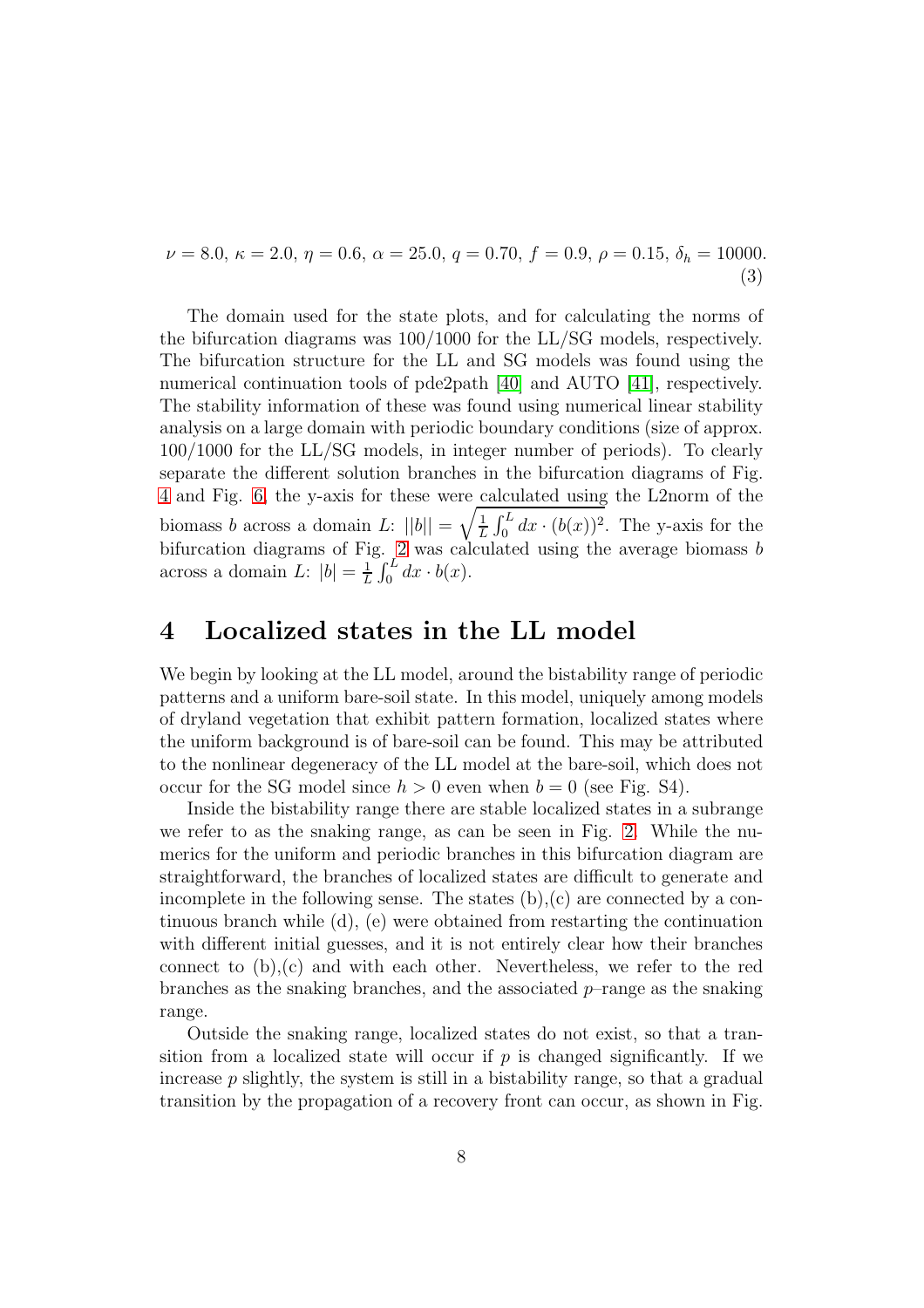[3c](#page-21-6). The recovery front propagates by the expansion of the outermost patch, which experiences reduced competition, and the subsequent patch splitting, because of increased competition at the center of the growing patch [\[42\]](#page-25-5). However, a change in the other direction, namely decreasing  $p$  even only slightly outside the snaking range, will take the system out of the bistability range as well. Since periodic states do not exist for these parameters, a gradual transition by front propagation cannot occur, and an abrupt one takes place instead, as seen in Fig. [3a](#page-21-6).

To our knowledge, this asymmetry where the snaking range is not in the middle of the bistability range has not been observed in other models. While its ramifications for the dynamics in the system are clear, as shown in Fig. [3,](#page-21-6) the reason for this asymmetry is not understood. To explore this question further, we will now use the flexibility of the SG model, and its somewhat simpler and more classical mathematical structure as a semi–linear reaction diffusion system.



Figure 2: (a) Bifurcation diagram of the LL model, showing the average biomass versus the bifurcation parameter  $p$ . The black and green branches are uniform states of bare-soil and uniform-vegetation, while the blue and cyan branches are of periodic states with different wavelength (many more exist). The red curve shows part of the intricate bifurcation structure of the localized states. The left-most point of the blue curve defines the edge of the bistability range between periodic states and bare-soil, and it coincides with the edge of the range of the localized states. Solid (dashed) lines denote stable (unstable) states. (b)-(f): Plots of one periodic state and four localized states, with their location on the bifurcation diagram denoted by their letters in the main diagram.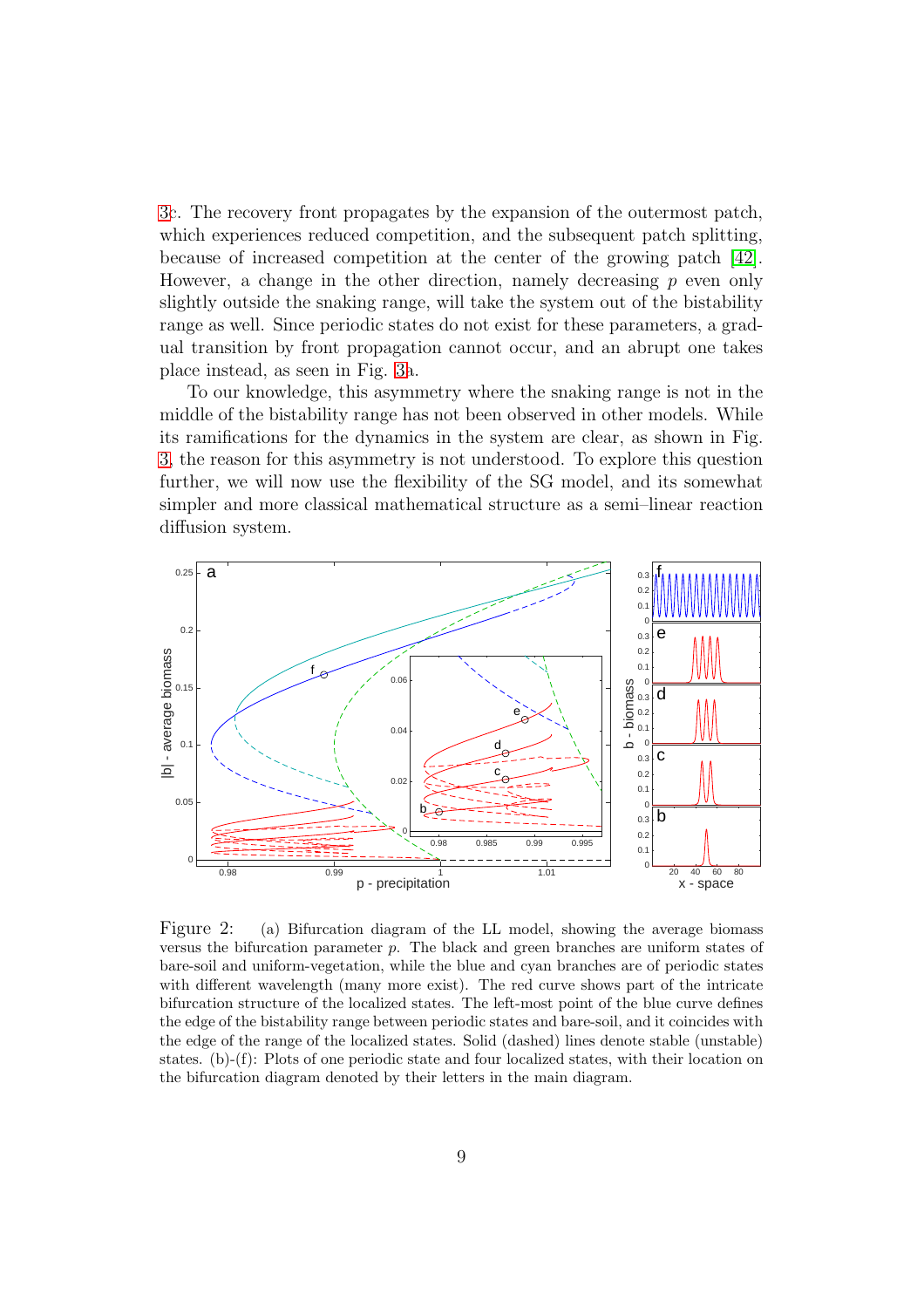

Figure 3: Space-time plot showing the dynamics of the LL model, starting with an initial condition of a stable localized state with six peaks. Darker green colors show denser vegetation, with the y-axis for time (going down) and the x-axis for space. (a) The value p is decreased, so that the system is taken out of the snaking range ( $p = 0.976$ ). Since this is also outside the bistability range, no gradual transition is possible, and an abrupt desertification shift occurs. (b) The value of  $p$  is not changed, so that the system is still inside the snaking range ( $p = 0.990$ ), and therefore no change occurs. (c) By increasing the value of p so it is outside the snaking range  $(p = 0.998)$ , but still within the bistability range, a gradual rehabilitation process takes place.

#### 5 Localized states in the SG model

A typical bifurcation structure for the SG model, much like other similar models (e.g. the Rietkerk model [\[15\]](#page-23-1)), shows a bistability range between periodic patterns and a bare-soil state, but no localized states are found within this bistability range, except for a single-peak solution.

However, if we soften the criteria slightly, and look at a bistability between periodic patterns and low biomass uniform-vegetation, localized states in a classic bifurcation structure of homoclinic snaking can be found [\[43\]](#page-25-6). This may occur when the bare-soil branch goes through a supercritical bifurcation to the uniform-vegetation branch, on which at some finite distance from this primary bifurcation there is a subcritical Turing bifurcation. For the SG model, this can be achieved with a low shading feedback ( $\rho \gtrsim 0$ ), a medium level of root-to-shoot ratio  $(\eta \approx 1)$ , and fast water diffusion  $(\delta_w \gg 1)$ 

Using [\(3\)](#page-7-0) and  $\delta_w = 1200$ , we arrive at the bifurcation diagram shown in Fig. [4.](#page-22-7) Emanating near the first subcritical Turing bifurcation on the supercritical uniform-vegetation branch there is a branch of localized states in a homoclinic snaking structure, within a larger bistability range of periodic patterns and uniform-vegetation. The branch of localized states is initially that of a single peak in a background of low uniform-vegetation (Fig. [4b](#page-22-7)).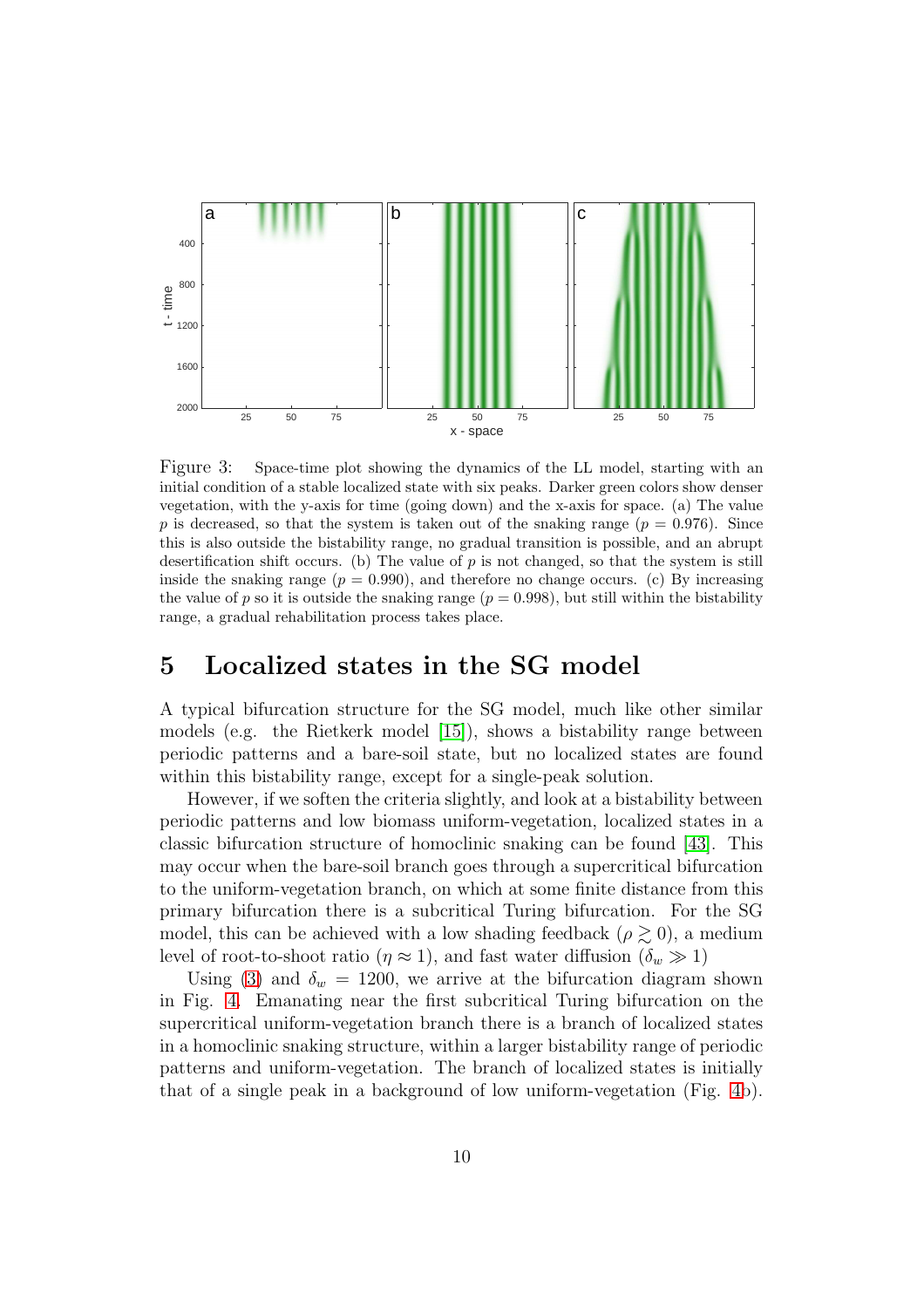

Figure 4: (a) Bifurcation diagram of the SG model with parameters [\(3\)](#page-7-0) and  $\delta_w = 1200$ , showing the L2norm of the biomass versus the precipitation rate  $p$ . The green branch represents states of uniform-vegetation, while the blue and cyan branches are for periodic states with different wavelengths. The red curve shows part of the bifurcation structure of the localized states, termed homoclinic snaking. The wavelength of the blue curve was chosen so that its left-most point defines the edge of the bistability range between periodic states and low uniform-vegetation (see Fig. S1), and it is well away from the edge of the range of the localized states (thus fronts of low vegetation invading the periodic states are possible, cf. Fig. [5b](#page-11-0).) Solid (dashed) lines denote stable (unstable) states. (b)-(f): Plots of one periodic state and four localized states, with their location on the bifurcation diagram denoted by their letters in the main diagram.

As the branch snakes up more peaks are attached, forming a domain of semiperiodic vegetation (Fig. [4c](#page-22-7)-e).

The dynamics for this system is symmetric, as shown in Fig. [5,](#page-11-0) where we take a periodic patch from  $p = 1.008$  and instantaneously change p to some other values and let the system run. In more realistic scenarios, a gradual change of p might be more appropriate, and the system's behaviour will then also depend on the rate of change of  $p$  [\[19\]](#page-23-5). Nevertheless, Fig. [5](#page-11-0) shows that under instantaneous change of  $p$  both a gradual desertification and a gradual recovery can take place, as a transition from a localized state to either a low uniform-vegetation, or a periodic pattern, respectively. Note that the mechanism of gradual recovery from low-biomass uniform vegetation to periodic pattern that is shown in Fig. [5d](#page-11-0) is different from the gradual recovery from bare soil to periodic pattern that is shown in Fig. [3c](#page-21-6). Rather than expanding and splitting, the patch at the fringe remains unchanged but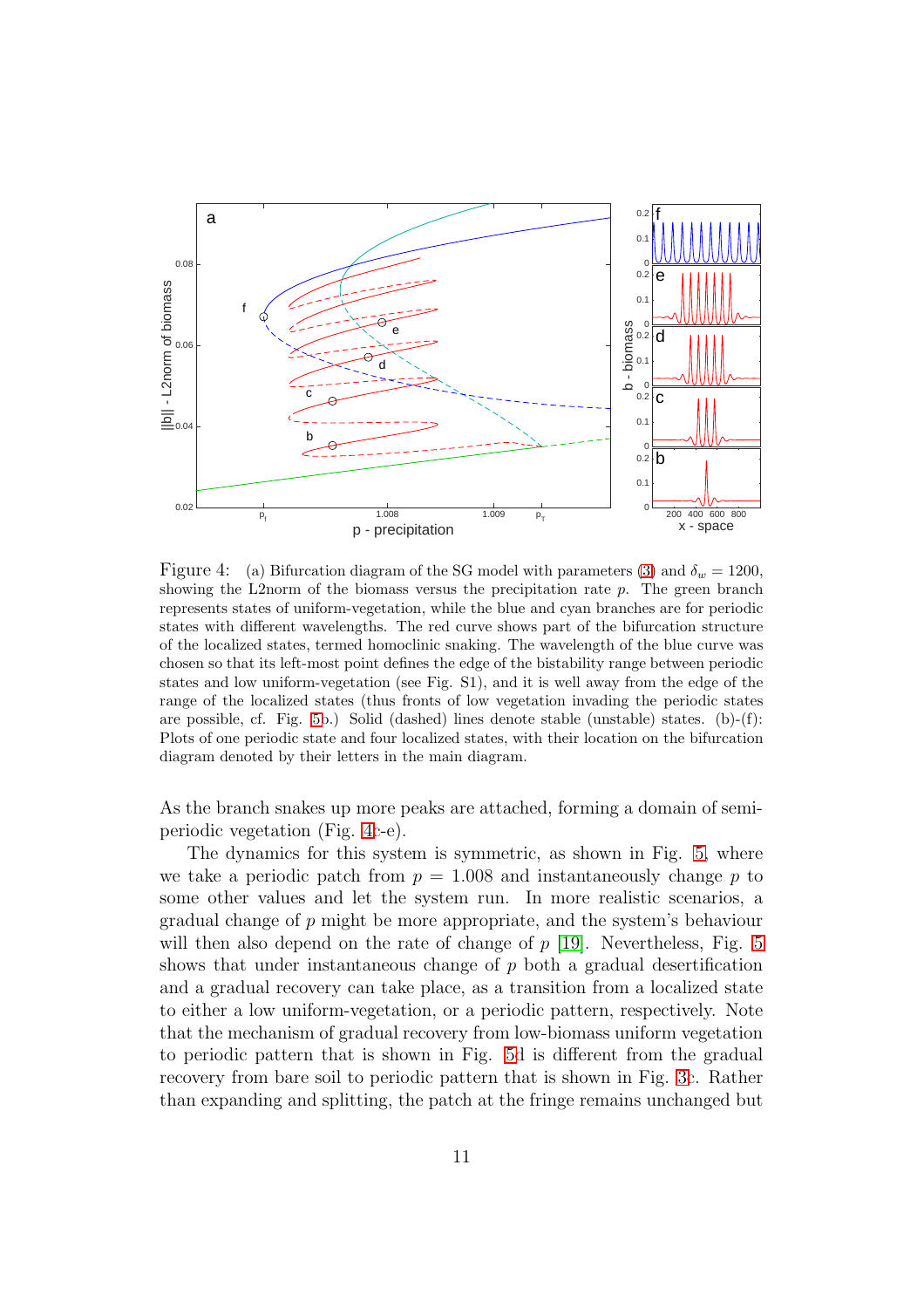triggers the formation of a new patch at a distance by seed dispersal (biomass diffusion). This difference in mechanisms may be attributed to the lower soilwater content in the uniform low-biomass areas as compared with bare-soil areas, because of water uptake, which prevents the expansion of the fringe patch. We may also compare here the two possibilities of desertification dynamics, namely abrupt and gradual, by comparing Fig. [5a](#page-11-0) and b (see also Fig. S2 for two dimensional systems). In both cases we start with the same stable localized state, and end up in a uniform-state, but the transition occurs globally in the abrupt case, and via a propagation of a desertification front in the gradual case. The abrupt transition is irreversible because of the bistability of periodic and uniform states since once a threshold is crossed the collapse is certain, while the gradual transition is reversible because of monostability of front solutions. It is interesting to note that the abrupt transition may be expected to be a faster process both due to the typical physical parameters of ecosystems [\[36\]](#page-24-10), and since in a large enough system front propagation along the whole system will always take longer than a global response across the system.



<span id="page-11-0"></span>Figure 5: Space-time plot showing the dynamics of the SG model with parameters [\(3\)](#page-7-0) and  $\delta_w = 1200$ , starting with an initial condition of a stable localized state of seven peaks. Darker green colors show denser vegetation, with the y-axis for time (going down) and the x-axis for space. (a) The value  $p$  is decreased, so that the system is taken out of the bistability range  $(p = 1.006)$ . Thus, no gradual transition is possible, and an abrupt desertification shift occurs. (b) The value of  $p$  is decreased slightly, so that the system is outside the snaking range  $(p = 1.0069)$ , but still inside the bistability range. Therefore a gradual desertification process takes place. (c) The value of  $p$  is not changed, illustrating the dynamic stability of this localized state  $(d)$  By increasing the value of  $p$  so it is outside the snaking range  $(p = 1.009)$ , but still within the bistability range, a gradual rehabilitation process takes place.

By changing the model parameters, the Turing bifurcation, together with the associated branch of localized states, can be pushed close to the bifurca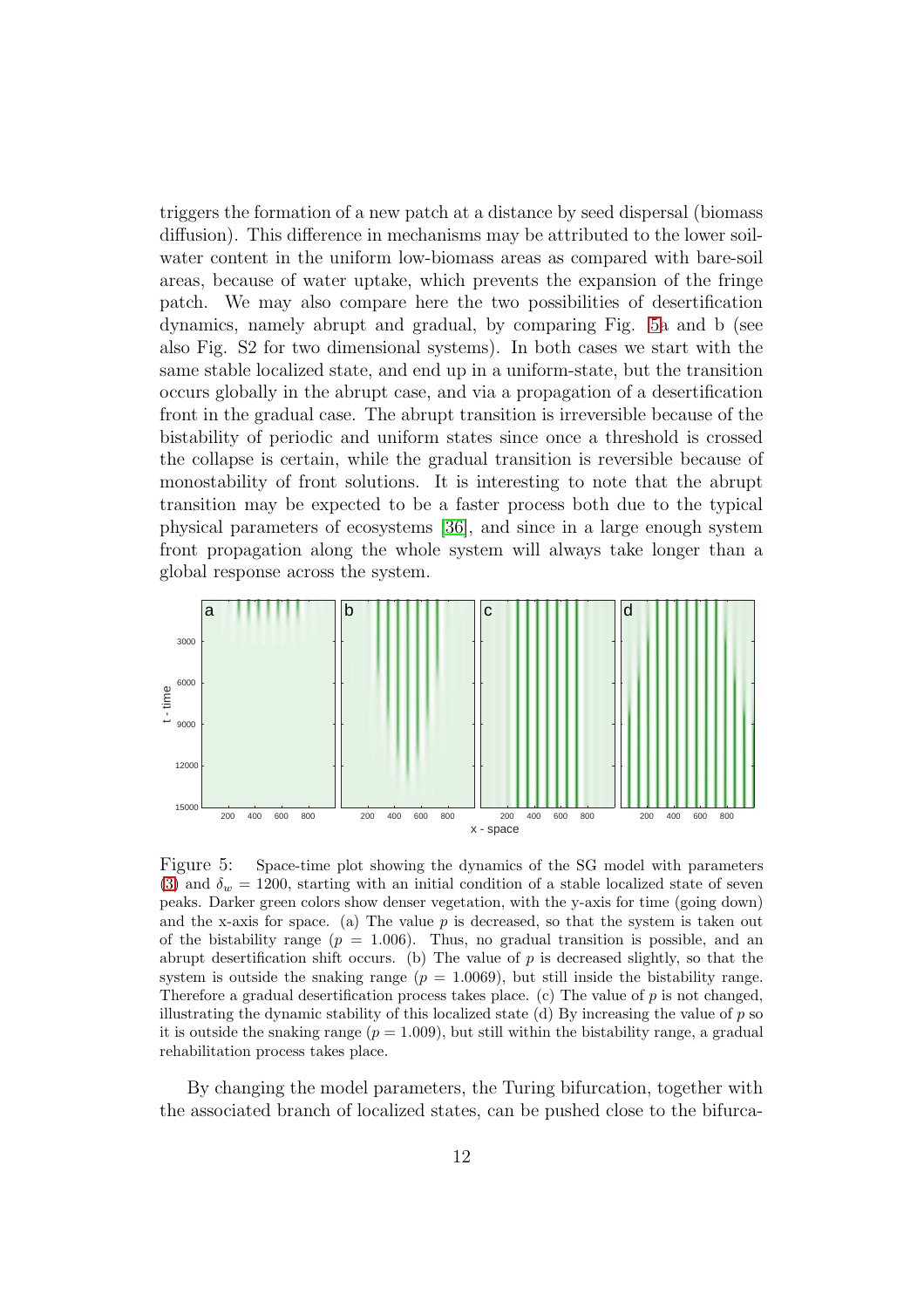tion between the two uniform states of bare-soil and uniform-vegetation. In this manner, the periodic branches which were previously bistable with the uniform-vegetation state, are now bistable with either the uniform-vegetation or bare-soil states, for different values of  $p$ . This is achieved by increasing the value of  $\delta_w$ , the result of which is shown in the bifurcation diagram in Fig. [6a](#page-12-0). As shown by the red curve in the bifurcation diagram, and the corresponding system states shown in Fig. [6b](#page-12-0)-f, a branch of localized states emanates from the vicinity of the Turing bifurcation similarly to the previous case shown in Fig. [4.](#page-22-7) However, in our numerics the branch does not continue to snake up, but it rather stops abruptly after two folds around  $p = 1$ , creating a Z shape. Moreover, the edge of the new snaking range now coincides with the bistability range, similarly to the case of the LL model seen in Fig. [2.](#page-20-0)



<span id="page-12-0"></span>Figure 6: (a) Bifurcation diagram of the SG model with parameters [\(3\)](#page-7-0) and  $\delta_w = 1500$ , showing the L2norm of the biomass versus the precipitation rate  $p$ . The black and green branches are for uniform states of bare-soil and uniform-vegetation, while the blue and cyan branches are for periodic states with different wavelengths. The red curve shows part of the bifurcation structure of the localized states, that fails to form a homoclinic snaking structure. The wavelength of the blue curve was chosen so that its left-most point is approximately at the edge of the bistability range between periodic states and bare-soil (see Fig. S1). Solid (dashed) lines denote stable (unstable) states. (b)-(f): plots of different localized states, as marked on the bifurcation diagram. The numerical continuation breaks down when the curve comes back to the parameter value of  $p = 1$ from (e) to (f), as discussed in more detail in section [6.](#page-13-0)

Before and after the first fold point (Fig. [6b](#page-12-0),c) the system is comprised of a single peak with either a low-biomass vegetation (panel b) or a bare-soil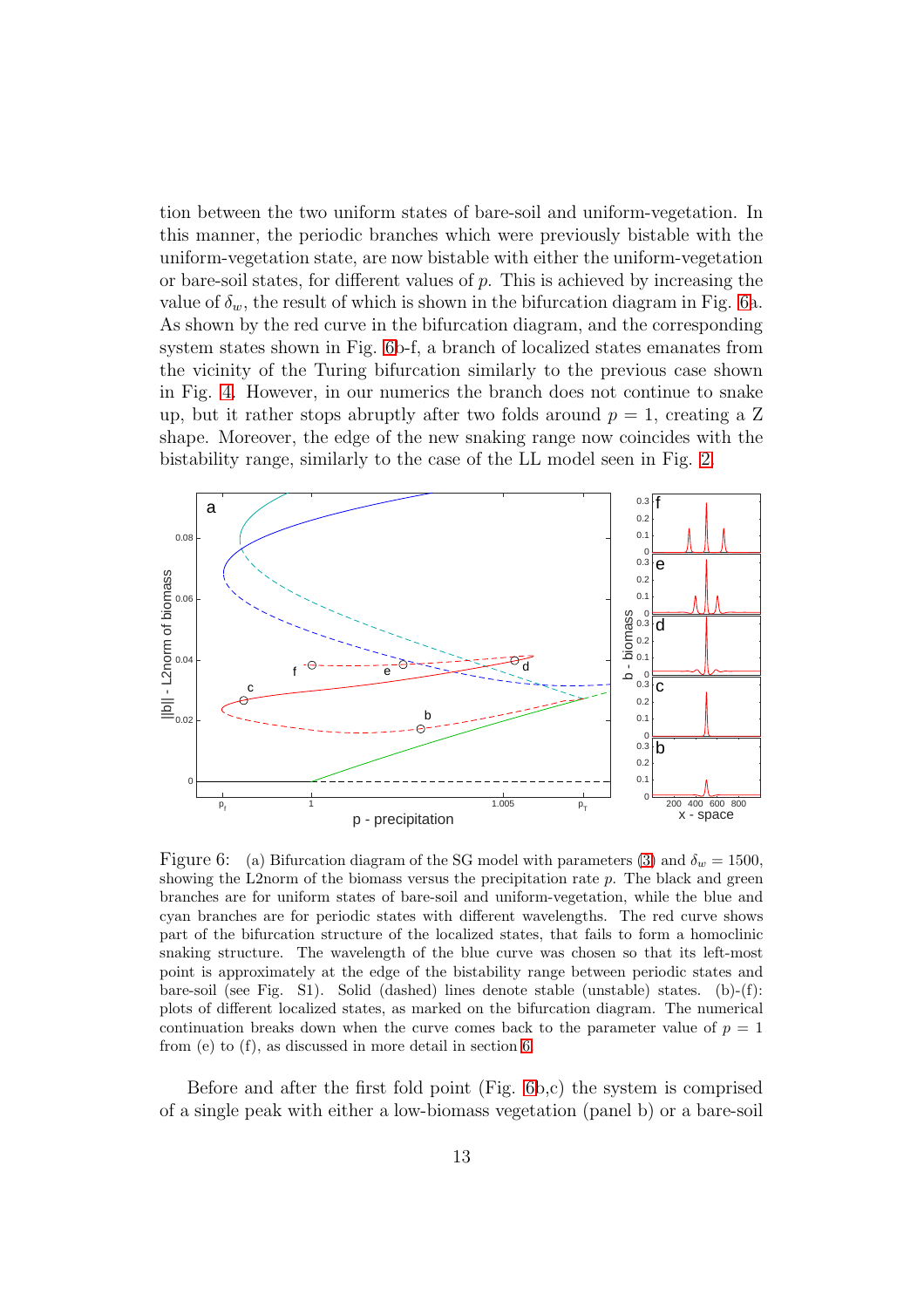(panel c) background. This type of state often occurs for a bistablity of periodic patterns and uniform states, which typically leads to either a localized states with more than one peak [\[27,](#page-24-2) [36\]](#page-24-10), or stays with a single peak, forming an isola-like curve [\[34,](#page-24-9) [19\]](#page-23-5). As the second fold is reached (Fig. [6d](#page-12-0)) two small peaks are formed, one on either side of main peak, and these peaks slowly get larger (Fig. [6e](#page-12-0)) as we pass the second fold point. All this takes place far from the bistability with the bare-soil, and the behavior of this branch changes when this bistability is reached at  $p = 1$ . As can be seen in Fig. [6](#page-12-0) between (e) and (f), the two smaller peaks slowly move away from the main peak, and unlike the case of a typical homoclinic snaking curve, they do not stop their movement away from the center. Shortly after (f) the numerical continuation fails, and at this point we may conclude that this is due to the translational symmetry of the system and the lack of significant interaction between the peaks, which brings about a certain degeneracy in the solution branch: depending on fine details of the chosen algorithm (spatial discretization, numerical tolerances and continuation step size), different situations arise such as further growth and motion of the lateral peaks, or of just one of them, with the center peak staying fixed or shrinking.

Thus, by pushing the Turing bifurcation closer to the bare-soil branch, we now have a similar behavior as in the LL model, with the same type of asymmetric dynamics (see Fig. S3): If we take a localized state of a few patches and increase  $p$ , there is a finite range of  $p$  where we obtain fronts of periodic vegetation domains invading the low uniform-vegetation as in Fig. [5d](#page-11-0). On the other hand, if we decrease p outside of the snaking range, for  $p < p_f$  we have an abrupt transition to bare-soil, while for  $p_f < p < 1$  a slow rearrangement of the patches to a long wavelength periodic state will occur [\[34\]](#page-24-9). In both cases we will not see a bare-soil domain invading the periodic vegetation one. This contrasts with the result shown in Fig. [5,](#page-11-0) where both abrupt and gradual transitions to low uniform  $b$  are possible. While the distinction between very low uniform b and bare-soil  $b = 0$  might at first appear overly subtle, in the remainder of this paper we discuss it from a mathematical point of view, and explain that the impossibility of fronts of bare-soil invading a periodic-vegetation domain is a general result for models of reaction diffusion type.

### <span id="page-13-0"></span>6 Snaking Collapse

We have seen two distinct types of bifurcation structures in Fig. [4](#page-22-7) and Fig. [6,](#page-12-0) which bring about different dynamical behaviors of the system, abrupt vs. gradual desertification shifts, as seen in Fig. [3a](#page-21-6) and Fig. [5b](#page-11-0), respectively.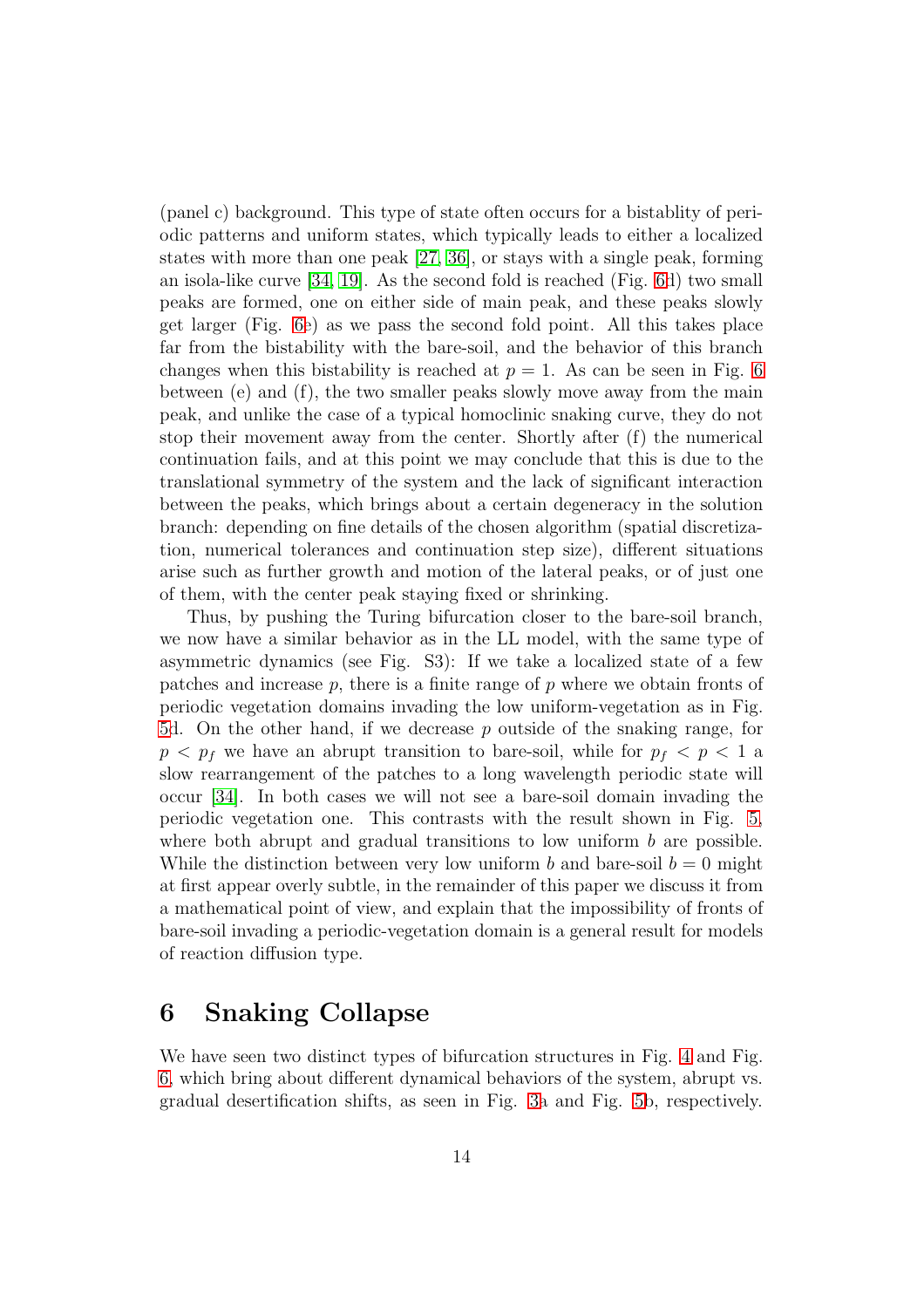The transformation between these two types of behavior occurs as a continuous transition in the SG model following a change in parameters. For the parameter values considered here, we find that this transition occurs for an intermediate value of water diffusion  $1200 < \delta_w < 1500$  (see supplementary information for more details).

At this intermediate value of  $\delta_w$  the fold of the single peak solution is around  $p = 1$ , so that the fold is just about to create a bistability with the bare-soil state. If we look more closely at the states shown in Fig. [6b](#page-12-0)-f, we can see that in the range of the stable uniform-vegetation state the tails of the peaks are oscillatory, while they become exponential in the range of the stable bare-soil state. Once the localized states branch has more than a single peak (Fig. [6c](#page-12-0)), it ends abruptly around  $p = 1$ . This signifies that with more than one peak, oscillatory tails play an important role in keeping the peaks in place, and not move away from each other. A more thorough understanding of the tails of the localized solutions can be gained by looking at the spatial dynamics representation of the model. For this we define  $u = (b, \partial_x b, w, \partial_x w, h, \partial_x h)^T$  and transform the steady state problem written as

$$
0 = \partial_x^2 b + f_1(b, w), \quad 0 = \delta_w \partial_x^2 w + f_2(b, w, h), \quad 0 = \delta_h \partial_x^2(h^2) + f_3(b, h),
$$

which, as a second order system is reversible under  $x \mapsto -x$ , into the (reversible under  $x \mapsto -x, u \mapsto (u_1, -u_2, u_3, -u_4, u_5, -u_6)$ ) set of first order differential equations

<span id="page-14-0"></span>
$$
\partial_x u = G(u) := \begin{pmatrix} u_2 \\ -f_1(u_1, u_3) \\ u_4 \\ -\frac{1}{\delta_w} f_2(u_1, u_3, u_5) \\ u_6 \\ -\frac{1}{2\delta_h u_5} (f_3(u_1, u_5) + 2\delta_h u_6^2) \end{pmatrix} . \tag{4}
$$

If we now treat space as time, then the uniform solutions correspond to fixed points u<sup>\*</sup> of equation [\(4\)](#page-14-0), and the eigenvalues  $\mu_j$  of the linearization  $\partial_u G(u^*)$ are called their spatial eigenvalues. Note that  $u_5 = h = \frac{p}{\alpha}$ α  $\frac{b+q}{b+qf} > 0$  for all steady states, so that  $G(u^*)$  never diverges.

Figure [7](#page-16-0) shows the bifurcation diagram of the two uniform states, together with their spatial eigenvalues. Beyond the Turing point  $(p > p<sub>T</sub>)$  we have eigenvalues on the imaginary axis that relate to the periodic states in the system, but for lower values of  $p$  the four complex eigenvalues imply oscillatory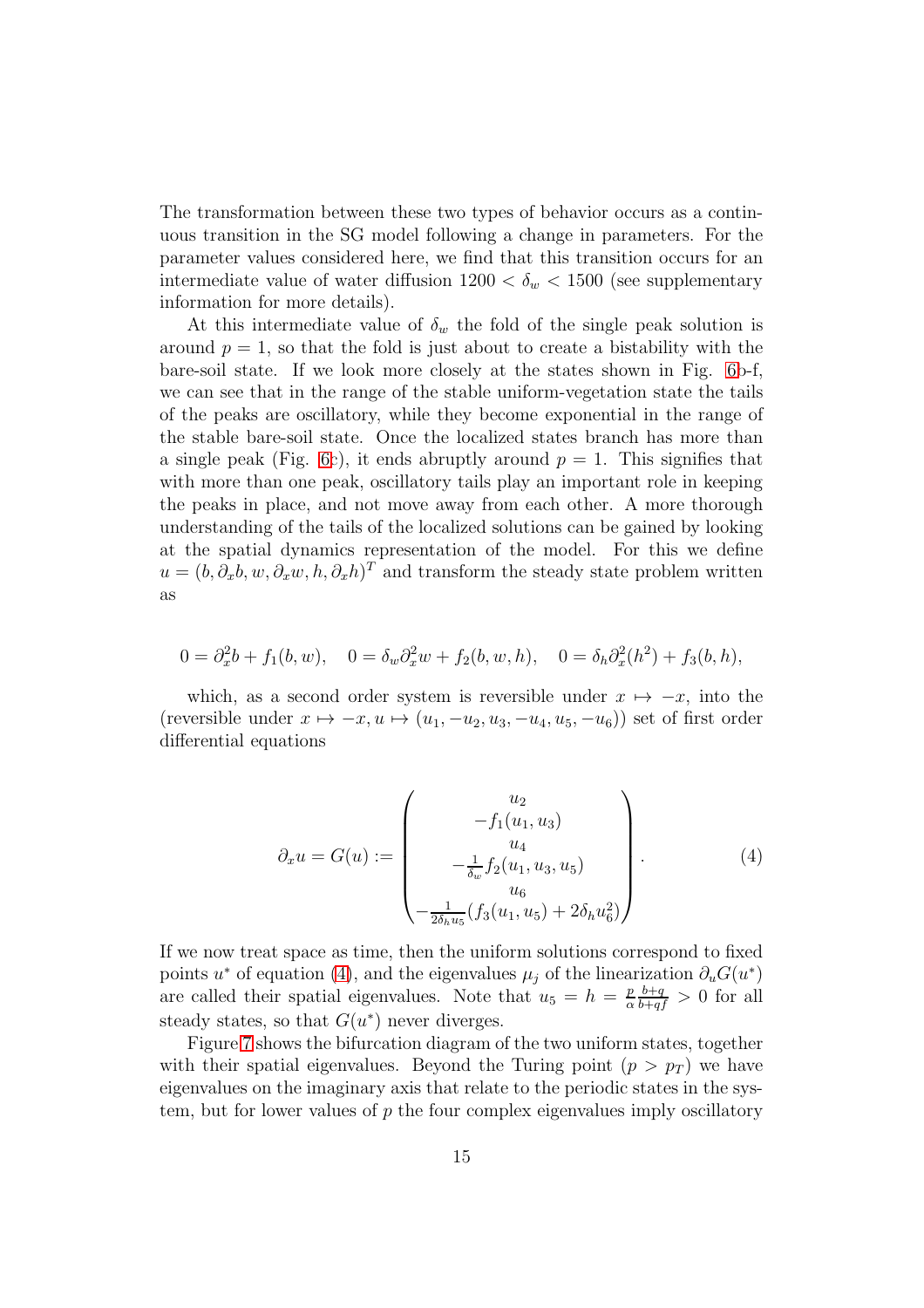tails that connect the periodic domain to the uniform-vegetation. However, just before the uniform-vegetation branch connects with the bare-soil one all eigenvalues become real, signifying exponential tails. For even lower values of  $p$ , only the bare-soil state is relevant, and it has only real-eigenvalues. This is a prerequisite of all reaction-diffusion like models of drylands, since negative biomass values are not physical, and therefore oscillations around zero should be ruled out.

Thus, if there is a bifurcation from bare-soil to a branch of low uniformvegetation, in a consistent model this branch generically (co–dimension one) must initially also have only real spatial eigenvalues. In the SG model, although this initial range is small, a careful numerical analysis shows that snaking fails around the point where the eigenvalues change, and not where the uniform branches meet. We therefore conclude that the breaking of the snaking structure occurs since without oscillatory tails the peaks can not be held in place, and instead slowly drift away. This appears to be a case of a Belyakov–Devaney transition, see [\[44,](#page-25-7) §5.3.3] for rigorous mathematical results in generic reversible ODE systems, which essentially mean that  $N$ –homoclinic orbits in the ODE system  $(4)$  can only be guaranteed to exist in the parameter range where the spatial eigenvalues  $\mu_i$  closest to the imaginary axis are complex, and, moreover, their period scales like  $1/\text{Im}(\mu_i)$ . Note that here we refrain from analyzing the nonlinear terms, but the basic phenomena of the Belyakov–Devaney transition holds for generic reversible ODE systems, and in this sense only depend on the linearization around the uniform steady-state. This gives a mathematical explanation to why snaking between localized states and bare-soil does not occur in SG and related models, even if there is a large bistability range of the periodic solutions and bare-soil, as in Fig. [6.](#page-12-0)

#### 7 Discussion

Our results illuminate the complex nature of desertification in patchy ecosystems, and the important role that localized states may play in the dynamics of desertification. Transitions (regime shifts) from uniform high-biomass vegetation to periodic vegetation, or from periodic vegetation to low-biomass vegetation, or from uniform-vegetation into bare-soil (in an ecosystem without a stable patchy state), can occur gradually via moving fronts. However, the transition from periodic vegetation to bare-soil is found to be an abrupt global collapse, since the absence of bare-soil fronts invading periodic patterns implies no gradual shifts to bare soil, or gradual desertification.

The absence of gradual desertification to bare-soil can be understood by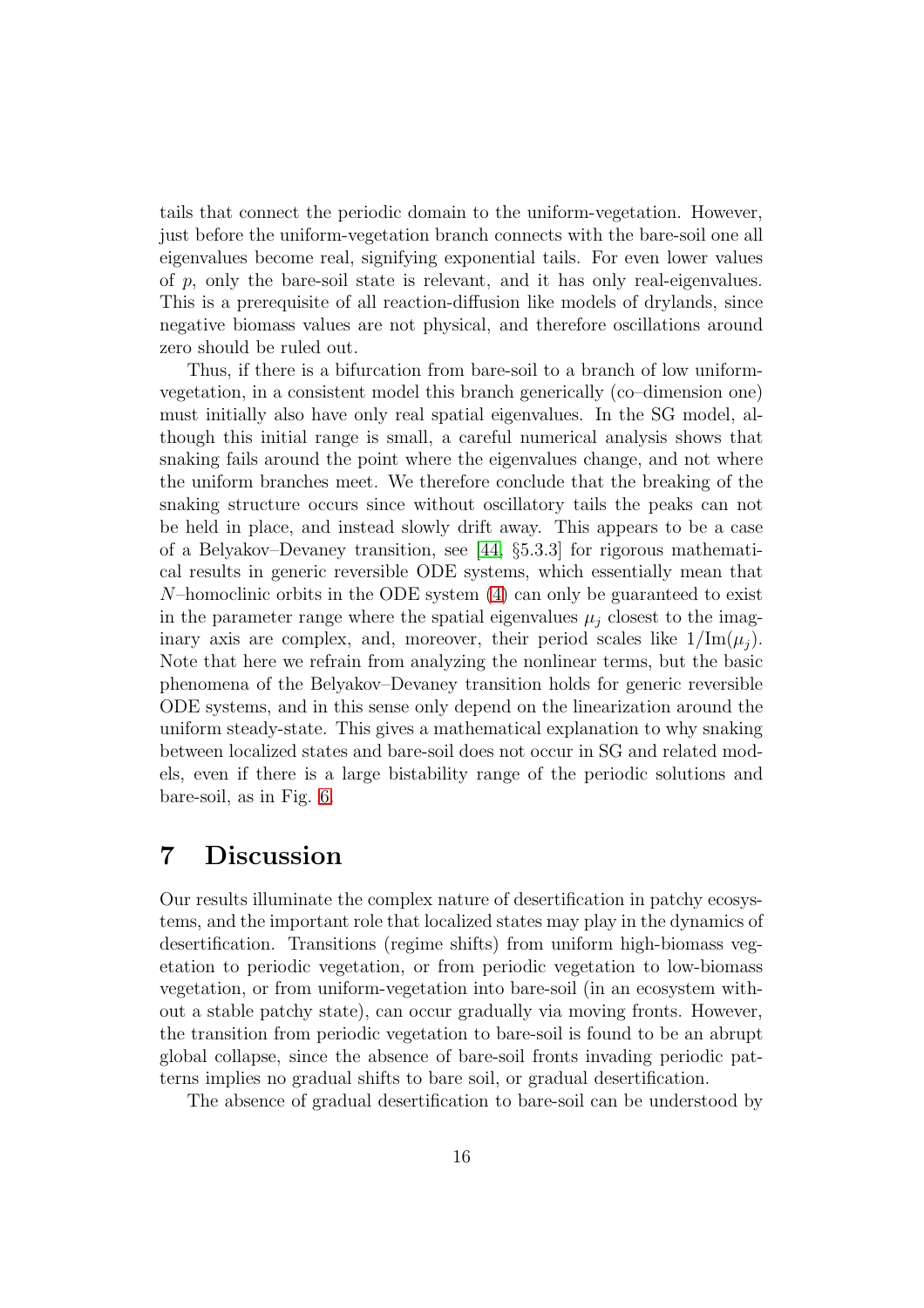

<span id="page-16-0"></span>Figure 7: Bifurcation diagram of the uniform branches, with information on the eigenvalues of the spatial-dynamics form of the model. The black and green branches are for bare-soil and uniform-vegetation states respectively. A solid line signifies that all six eigenvalues are real, a dotted line that there are four complex eigenvalues, while dashed lines signify that there are pure-imaginary eigenvalues. The square boxes show eigenvalues plotted on the complex plane, at different points along the uniform branches. An example of exponential and oscillatory tails is shown in the purple and cyan insets respectively, with the complementary real and complex eigenvalues in the square boxes with the same color. Note that the green branch is stable up to  $p = p<sub>T</sub>$  where the branch of periodic states bifurcates.

its physical mechanisms as follows. The existence of a bare-soil front invading a domain of periodic vegetation would imply a better micro environment within the domain as compared with the domain's fringe where the vegetation is dying out. Such a front would require strong facilitation within the vegetation domain, which in the SG model can be accounted for by reduced evaporation due to shading. Additional facilitation factors, such as enriched nutrients by litter decomposition, limited access of grazers, and reduced wind and soil erosion, are not included in the SG model nor in other related models. Counteracting the reduced facilitation by shading in the domain's fringe (as compared with the inner part of the domain) is the larger water-contributing bare-soil area that the vegetation at the domain's fringe benefits from. That effect is strong in ecosystems showing vegetation pattern formation and wins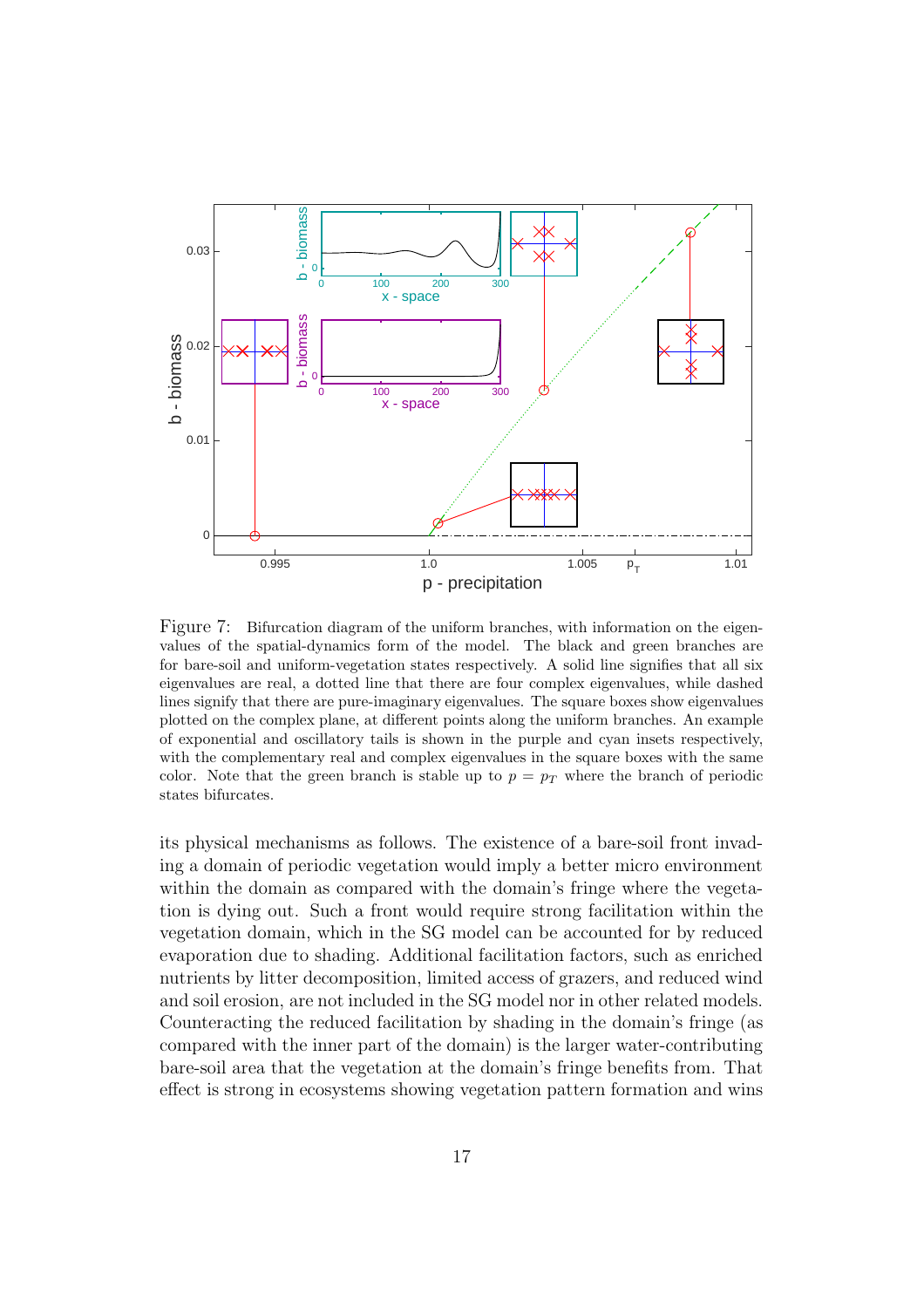out over the facilitation by shading (facilitation that is too strong results in uniform rather than patterned vegetation). As a result bare-soil fronts invading periodic vegetation are not found. For the same reason a localized single-peak solution ceases to exist in a fold bifurcation at a lower  $p$  value, compared to any periodic pattern, as seen in Fig. [6.](#page-12-0)

We are not aware of empirical observations of bare-soil fronts invading vegetation patterns in flat terrains. However, there are observations of consumer fronts, where consumers aggregate at front positions and affect their dynamics [\[45\]](#page-25-8). Further model and empirical studies are needed to clarify the conditions under which bare-soil fronts invading periodic vegetation, and therefore gradual desertification to bare-soil, are possible.

The breakup of the snaking structure due to real eigenvalues of the spatial problem appears to be a generic behavior expected to be shared by other vegetation models. Its occurrence due to a bare-soil state may be only one case out of many, although possibly the most interesting one from an ecological perspective. Moreover, one may wonder if the snaking breakup has further repercussions than those described herein. For example, in many models the wavelength of the localized states appears to change significantly within the snaking range. In particular, models where the eigenvalues change into real values appear to have a stronger change in wavelength, implying that the eigenvalues may play a role in wavelength selection.

Since the behavior of the localized states in the SG model can be explained using spatial dynamics, it brings up the question of applying the same methodology to the LL model. This is problematic, as rewriting the LL model into first order equations results in a term of  $1/b$  in one of the equations. Since the localized states occur in the background of bare-soil state, namely  $b = 0$ , this term diverges, and the eigenvalues cannot be calculated. It remains an open question how to proceed with the analysis in this case. It is interesting to note however, that it might be this term exactly that leads to this unique situation where the whole bifurcation structure of localized states occurs in a bistability with the bare-soil state.

#### Acknowledgements

We wish to thank Golan Bel, Edgar Knobloch, Jens Rademacher and Omer Tzuk for helpful discussions. We also wish to thank two anonymous reviewers for helpful comments on the manuscript. The research leading to these results received funding from the Israel Science Foundation Grant 305/13.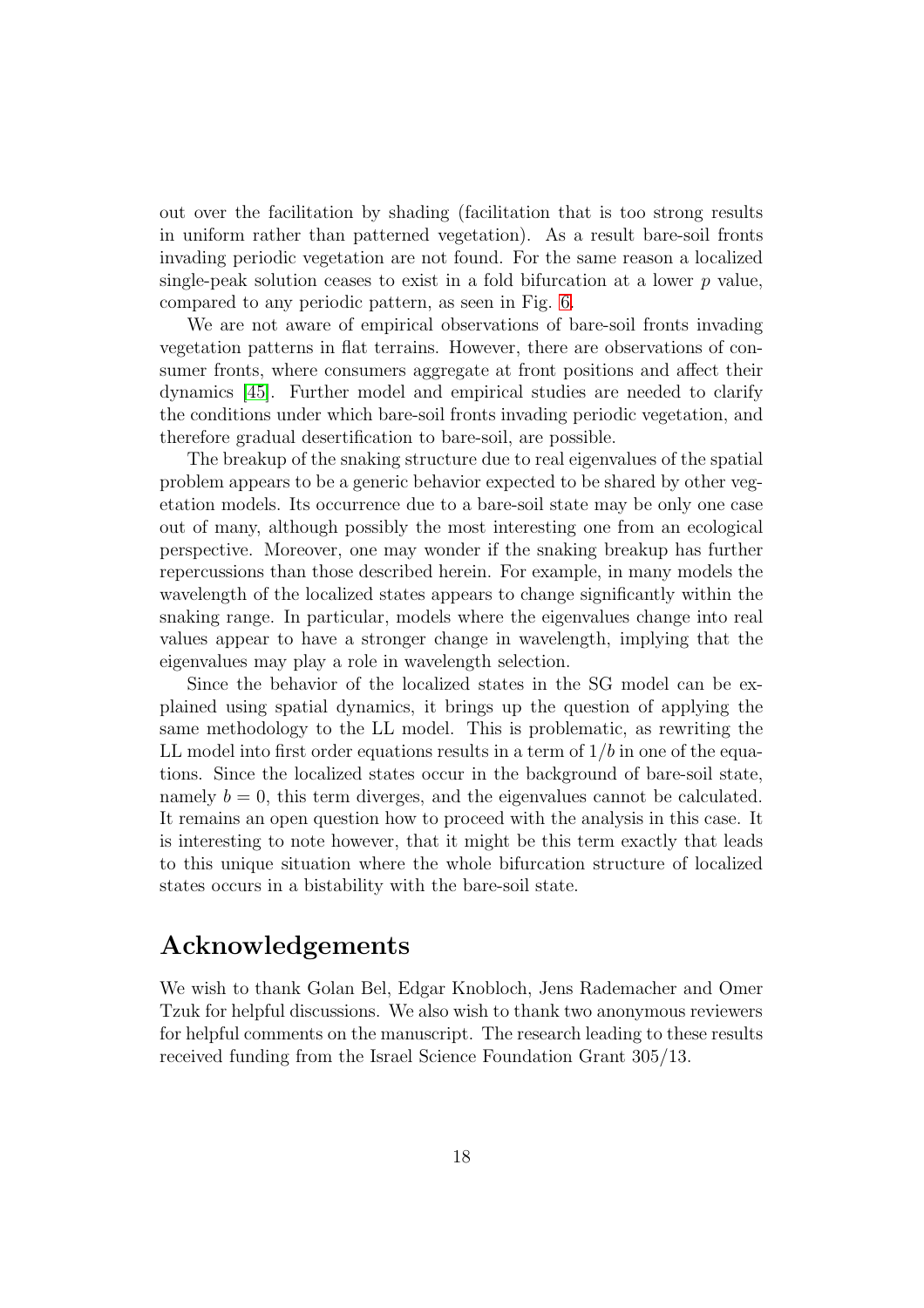## 8 Supplementary Information

#### 8.1 Continuous transition of snaking breakup

The bifurcation diagrams in Fig. 4 and Fig. 6 show a qualitatively different structure, where the homoclinic snaking structure in Fig. 4 collapses, and the range of gradual desertification that is between the snaking range and the region where only bare-soil is stable, disappears. We wish to see how the transition between these two structures takes place as we change  $\delta_w$ , and to find how we can locate the point of transition.

In order to show that this is a smooth transition, we look at the first fold of periodic-state branches. First, we note that the location (value of  $p$ ) of this fold changes for different wavelengths, where in Fig. 4 the branch shown in blue is for the wavelength that occurs for the lowest value of  $p$ . On the other hand, the first fold of the localized states occurs for a higher value of p, since the snaking range is well inside the bistability range.

Therefore, for the parameters of Fig. 4, if we follow the location of the fold point for different system sizes with periodic boundary conditions, i.e., different wavelengths, we will have a minimum for that wavelength, after which the location of the fold will increase. This behavior can be seen in the red curve of Fig. S1, where starting from small system size (wavelength), the position initially goes down to the minimum, and then goes up and levels when the wavelength goes to infinity (and approaches the single peak solution). Repeating the same procedure for the parameter values of Fig 6, no such minimum exists, as seen in the blue curve of Fig. S1. Instead the curve goes monotonically down, and levels at a certain value (where it meets the single peak solution). This signifies that we have a smooth transition between a snaking structure that is nested inside the bistability range, and the case where the edges of both the bistability range and the snaking range coincide. Moreover, we have a well defined measure of this behavior, namely whether such a minimum occurs for a finite wavelength, and we can use this measure to pinpoint the parameters for which this type of bifurcation takes place.

#### 8.2 Abrupt and gradual shifts in two dimensional systems

The analysis done on both the LL and SG models focused on the case of a one-dimensional system, since it is much simpler to describe and present, it allows for use of spatial dynamics, and bifurcation diagrams are much easier to build. However, we believe the generality of our results also holds for the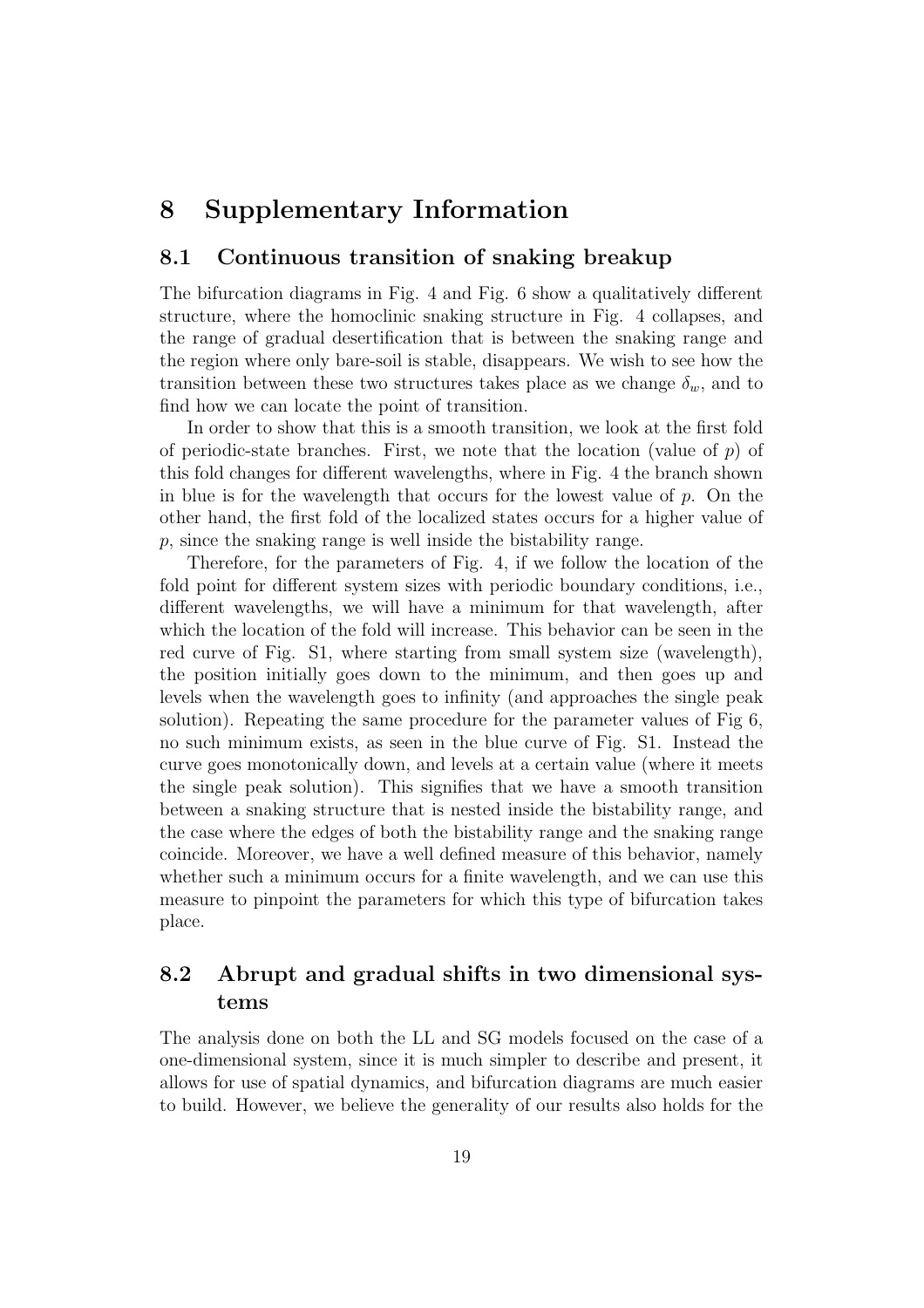

<span id="page-19-0"></span>Figure S1: Location of the fold point of a single peak solution, as a function of the size of the period. The red (blue) curve denotes that relation between the system size and value of p, for a value of  $\delta_w$  of 1200 (1500).

case of a two-dimensional system since:

- 1. Localized states, and their snaking range, have been found in many different models in both one and two dimensions, showing that the phenomenon is general and relevant to two dimensions as well.
- 2. Gradual shifts due to localized states have been found and described in several models.
- 3. The main inhibitor to gradual shifts and localized states that we have found, relates directly to sinusoidal tails, or lack thereof. Put simply, the fact that negative values of biomass are not physical has nothing to do with the dimension of the system, and therefore one would expect that bare-soil would not allow for gradual shifts in two dimensional systems as well.

In order to elucidate this generality, as well as to show how the two kinds of regime shifts look like in a two-dimensional system, we investigated the parameter space of the SG model in two spatial dimensions using time integration simulations and steady-state continuation with pde2path. We were able to find a parameter range where localized states of spots in a uniform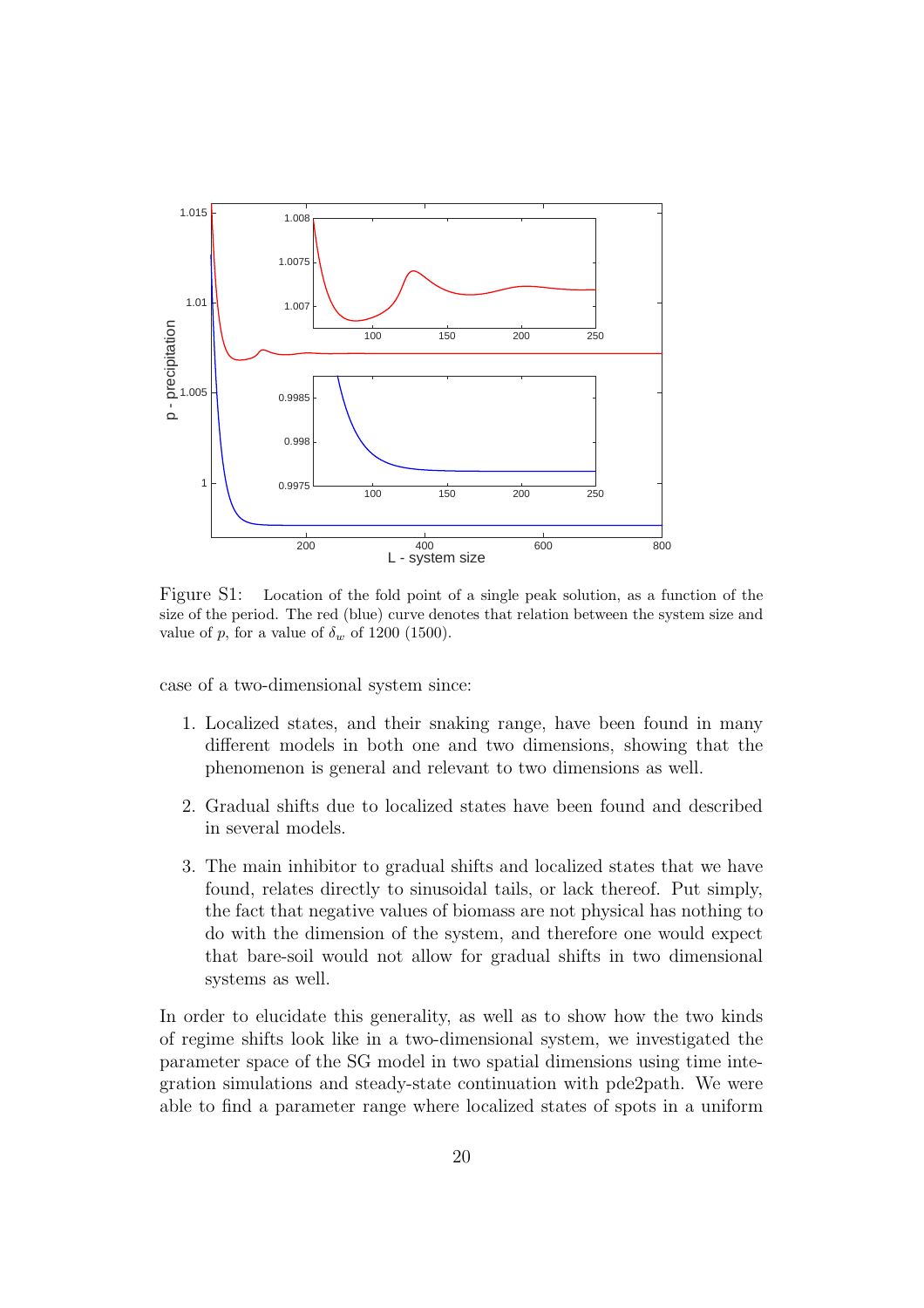background of low uniform vegetation exist. As shown in Fig. S2, when we decrease the value of  $p$  so the system is outside the snaking range, a shift occurs. If the system is still within the bistability range of periodic states and low uniform-vegetation (Fig. S2, bottom panels), the system gradually shifts to a low uniform-vegetation state over a long period of time. If however the system is fully outside the bistability range (Fig. S2, top panels), then an abrupt and quick shift occurs to the bare-soil state.



<span id="page-20-0"></span>Figure S2: Snapshots taken at different times of abrupt and gradual shifts of the SG model in a two-dimensional system with periodic boundary conditions. The system is initialized with a localized hexagonal-spot pattern of 19 spots at  $p = 1.028$ , and then shifted to either  $p = 1.023$  for a gradual shift (bottom panels), or  $p = 0.993$  for an abrupt shift (top panels). Note that the time scale of these two shifts is very different, with the abrupt shift occurring much faster. The system size is 320 by 320, with  $\delta_w = 600$  and other parameters as in the main text. The colors depict the level of biomass  $b$ , and the time of each snapshot is given inside each panel.

#### 8.3 Dynamics of the SG model

For completeness, we show in Fig. S3 the two transitions that occur for  $\delta_w = 1500$ , when taking a localized state of seven peaks, and lowering p outside of the snaking range. In both cases we see that no gradual transition occurs into bare-soil, but rather either an abrupt transition to bare-soil, or a rearrangement of the same seven peaks into a long wavelength periodic pattern. We note that the specific number of peaks in the rearrangement process shown in Fig S3b does not change the qualitative dynamics, so that the eventual wavelength of the pattern is determined by initial conditions and domain size, and not by the system's parameters.

We show in Fig. S4 the profiles of states of the SG model at  $\delta_w = 1200$ , as a result of taking a localized state of seven peaks and changing the value of p. These correspond to horizontal cuts of Fig. 5, taken at times  $t = 500, 2000$ .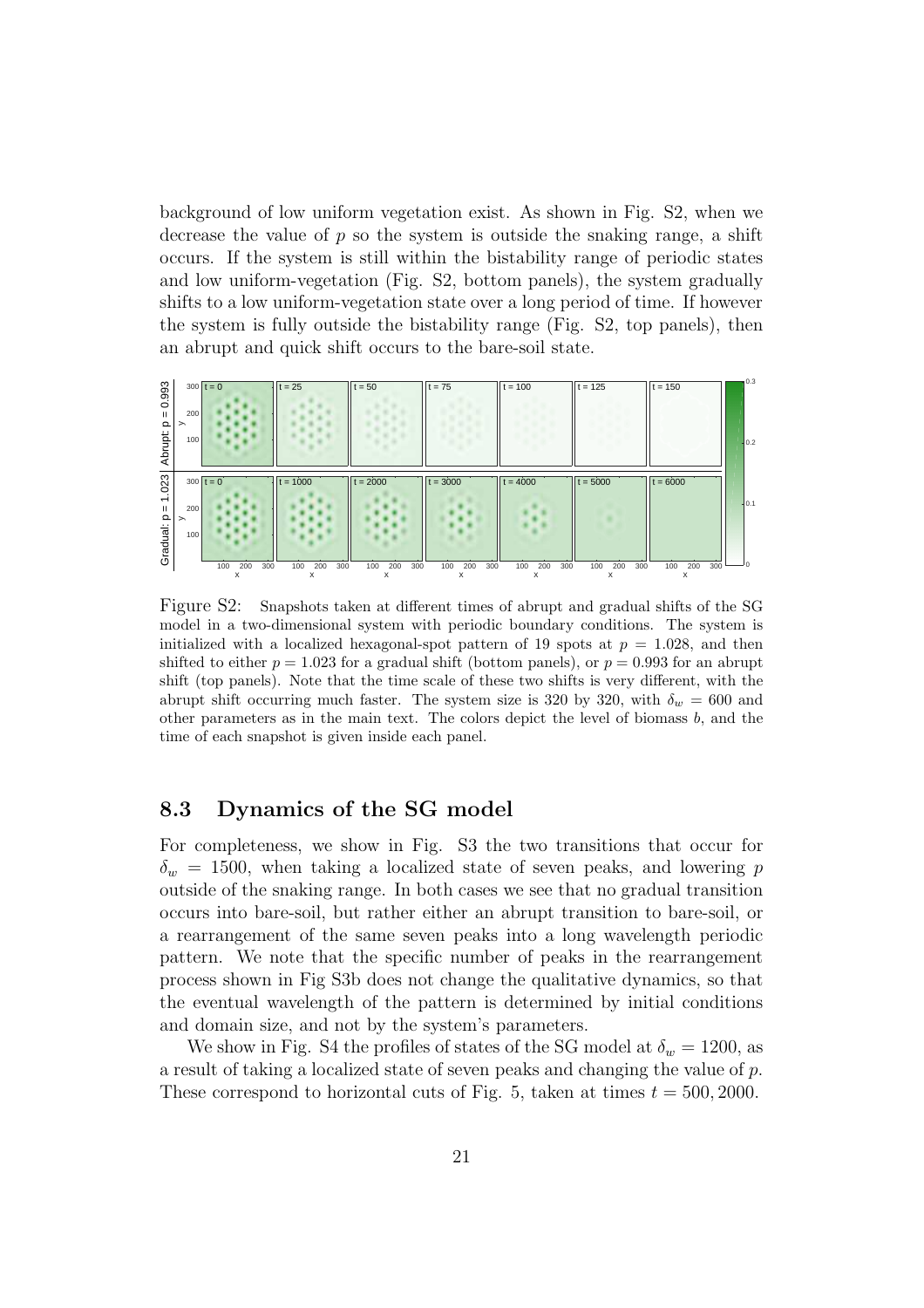

<span id="page-21-6"></span>Figure S3: Space-time plot showing the dynamics of the SG model with parameters of Fig. 6 ( $\delta_w = 1500$ ), starting with an initial condition of a stable localized state of seven peaks at  $p = 1.006$ . Darker green colors show denser vegetation, with the y-axis for time (going down) and the x-axis for space. (a) The value p is decreased to  $p = 0.997$ , so that the system is taken out of the bistability range, bringing an abrupt collapse. (b) The value of  $p$  is decreased enough so that a stable uniform-vegetation state does not exist  $(p = 0.9998)$ . The peaks slowly spread out in space, eventually partitioning space equally between them. Note the markedly different time scales used in the two panels.

## <span id="page-21-0"></span>References

- [1] Z. Adeel, U. Safriel, D. Niemeijer, and R. White. Ecosystems and human well-being: Desertification synthesis. Technical Report of the Millennium Ecosystem Assessment, World Resources Institute, Washington, DC., 2005.
- <span id="page-21-2"></span><span id="page-21-1"></span>[2] E. Meron. *Nonlinear physics of ecosystems*. CRC Press, 2015.
- [3] M. Rietkerk, S. C. Dekker, P. C. de Ruiter, and J. van de Koppel. Self-Organized Patchiness and Catastrophic Shifts in Ecosystems. *Science*, 305:1926–1929, 2004.
- <span id="page-21-4"></span><span id="page-21-3"></span>[4] E. Meron. Pattern-formation approach to modelling spatially extended ecosystems. *Ecological Modelling*, 234:70–82, 2012.
- [5] E. Meron. Pattern formation a missing link in the study of ecosystem response to environmental changes. *Mathematical Biosciences*, 271:1 – 18, 2016.
- <span id="page-21-5"></span>[6] C. Valentine, J.M. d'Herbes, and J. Poesen. Soil and water components of banded vegetation patterns. *Catena*, 37:1–24, 1999.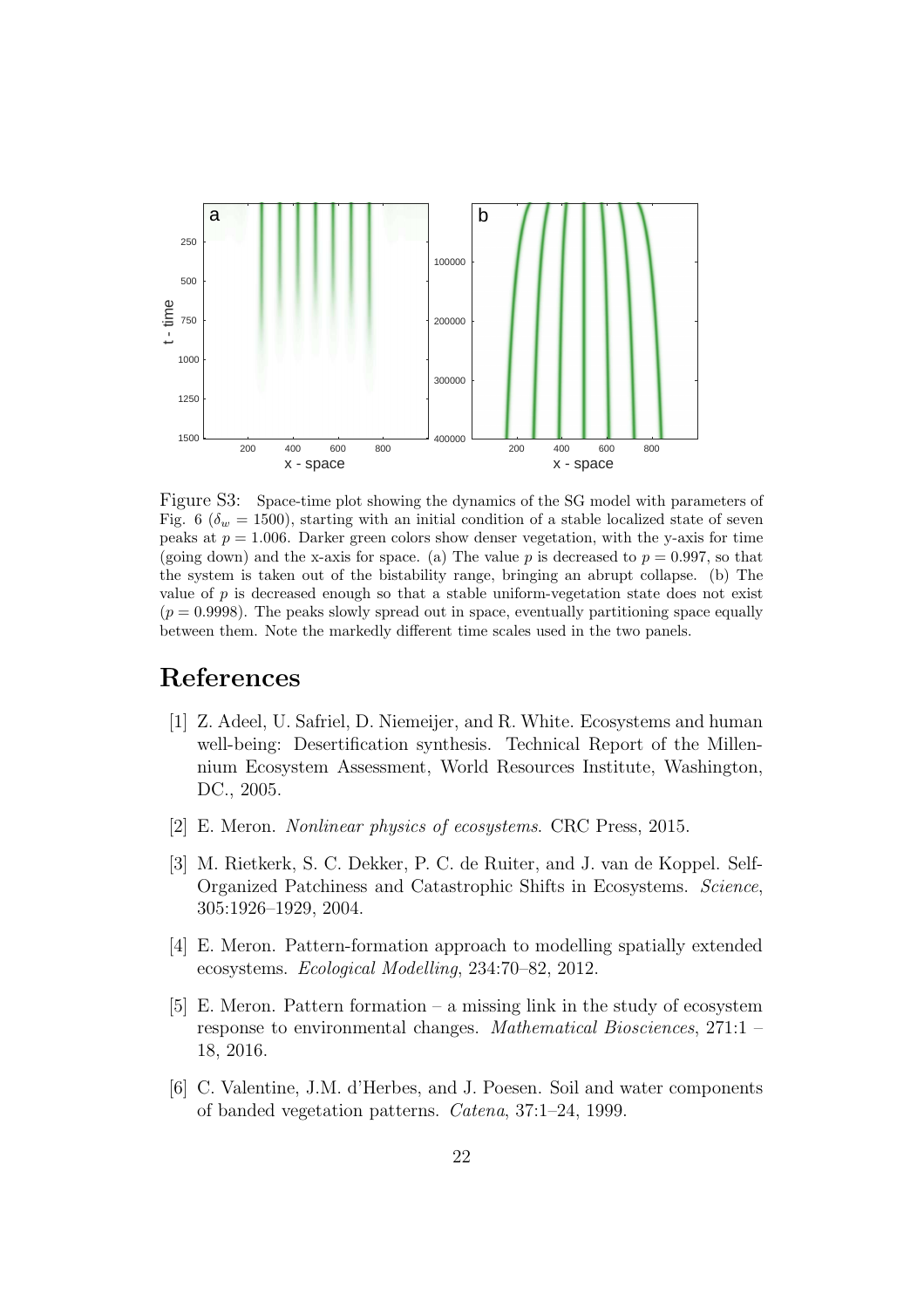

<span id="page-22-7"></span>Figure S4: Profiles of states of the SG model with  $\delta_w = 1200$ , showing the values of biomass, soil-water and surface water (green, cyan and dark-blue respectively) across space. The profiles are snapshots at time  $t = 500$  for the top row, and  $t = 2000$  for the bottom row. These correspond to snapshots of the space-time plot of Fig 5 a,b,d.

- <span id="page-22-0"></span>[7] V. Deblauwe, N. Barbier, P. Couteron, O. Lejeune, and J. Bogaert. The global biogeography of semi-arid periodic vegetation patterns. *Global Ecology and Biogeography*, 17(6):715–723, 2008.
- <span id="page-22-1"></span>[8] M. Rietkerk and J. van de Koppel. Regular pattern formation in real ecosystems. *Trends in Ecology & Evolution*, 23(3):169–175, 2008.
- <span id="page-22-2"></span>[9] S. Getzin, H. Yizhaq, B. Bell, T E. Erickson, A. C. Postle, I. Katra, O. Tzuk, Y. R. Zelnik, K. Wiegand, T. Wiegand, and E. Meron. Discovery of fairy circles in australia supports self-organization theory. *Proceedings of the National Academy of Sciences*, 113(13):3551–3556, 2016.
- <span id="page-22-3"></span>[10] O. Lejeune, P. Couteron, and R. Lefever. Short range co-operativity competing with long range inhibition explains vegetation patterns. *Acta Oecologica*, 20(3):171–183, 1999.
- <span id="page-22-4"></span>[11] E. Gilad, J. Von Hardenberg, A. Provenzale, M. Shachak, and E. Meron. Ecosystem Engineers: From Pattern Formation to Habitat Creation. *Phys. Rev. Lett.*, 93(098105), 2004.
- <span id="page-22-5"></span>[12] R. Lefever and O. Lejeune. On the origin of tiger bush. *Bull. Math. Biol.*, 59:263–294, 1997.
- <span id="page-22-6"></span>[13] C.A. Klausmeier. Regular and irregular patterns in semiarid vegetation. *Science*, 284:1826–1828, 1999.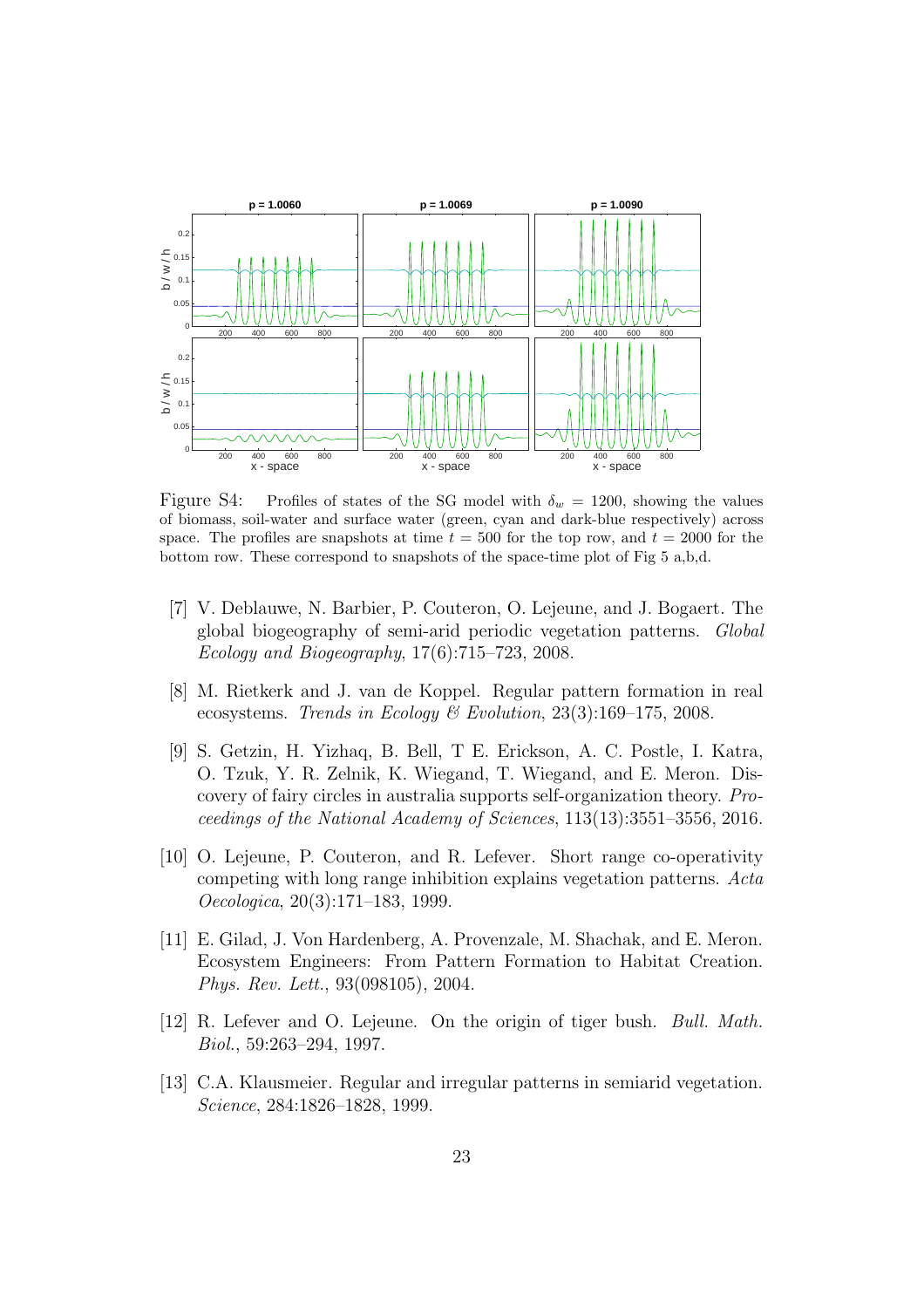- <span id="page-23-0"></span>[14] J. Von Hardenberg, E. Meron, M. Shachak, and Y. Zarmi. Diversity of Vegitation Patterns and Desertification. *Phys. Rev. Lett.*, 89(198101), 2001.
- <span id="page-23-1"></span>[15] R. HilleRisLambers, M. Rietkerk, F. Van den Bosch, H.H.T. Prins, and H. de Kroon. Vegetation pattern formation in semi-arid grazing systems. *Ecology*, 82:50–61, 2001.
- <span id="page-23-3"></span><span id="page-23-2"></span>[16] J. A. Sherratt. An Analysis of Vegetation Stripe Formation in Semi-Arid Landscapes. *Journal of Mathematical Biology*, 51:183–197, 2005.
- [17] S. van der Stelt, A. Doelman, G.M. Hek, and J. Rademacher. Rise and fall of periodic patterns for a generalized Klausmeier-Gray-Scott model. *J. Nonl. Sc.*, 2012.
- <span id="page-23-4"></span>[18] H. Yizhaq, E. Gilad, and E. Meron. Banded vegetation: biological productivity and resilience. *Physica A: Statistical Mechanics and its Applications*, 356(1):139–144, 2005.
- <span id="page-23-5"></span>[19] K. Siteur, E. Siero, M. B. Eppinga, J.D.M. Rademacher, A. Doelman, and M. Rietkerk. Beyond Turing: The response of patterned ecosystems to environmental change. *Ecological Complexity*, 20(0):81 – 96, 2014.
- <span id="page-23-6"></span>[20] M. Rietkerk, M.C. Boerlijst, F. van Langevelde, R. HilleRisLambers, J. van de Koppel, L. Kumar, H.H.T. Prins, and A.M. De Roos. Selforganization of vegetation in arid ecosystems. *Am. Nat.*, 160:524–530, 2002.
- <span id="page-23-7"></span>[21] O. Lejeune, M. Tlidi, and R. Lefever. Vegetation spots and stripes: dissipative structures in arid landscapes. *Int. J. Quant. Chem.*, 98:261– 271, 2004.
- <span id="page-23-8"></span>[22] E. Gilad, J. Von Hardenberg, A. Provenzale, M. Shachak, and E. Meron. A Mathematical Model for Plants as Ecosystem Engineers. *J. Theor. Biol.*, 244:680, 2007.
- <span id="page-23-9"></span>[23] K. Gowda, H. Riecke, and M. Silber. Transitions between patterned states in vegetation models for semiarid ecosystems. *Phys. Rev. E*, 89:022701, Feb 2014.
- <span id="page-23-10"></span>[24] K. Gowda, Y. Chen, S. Iams, and M. Silber. Assessing the robustness of spatial pattern sequences in a dryland vegetation model. *Proceedings of the Royal Society of London A: Mathematical, Physical and Engineering Sciences*, 472(2187), 2016.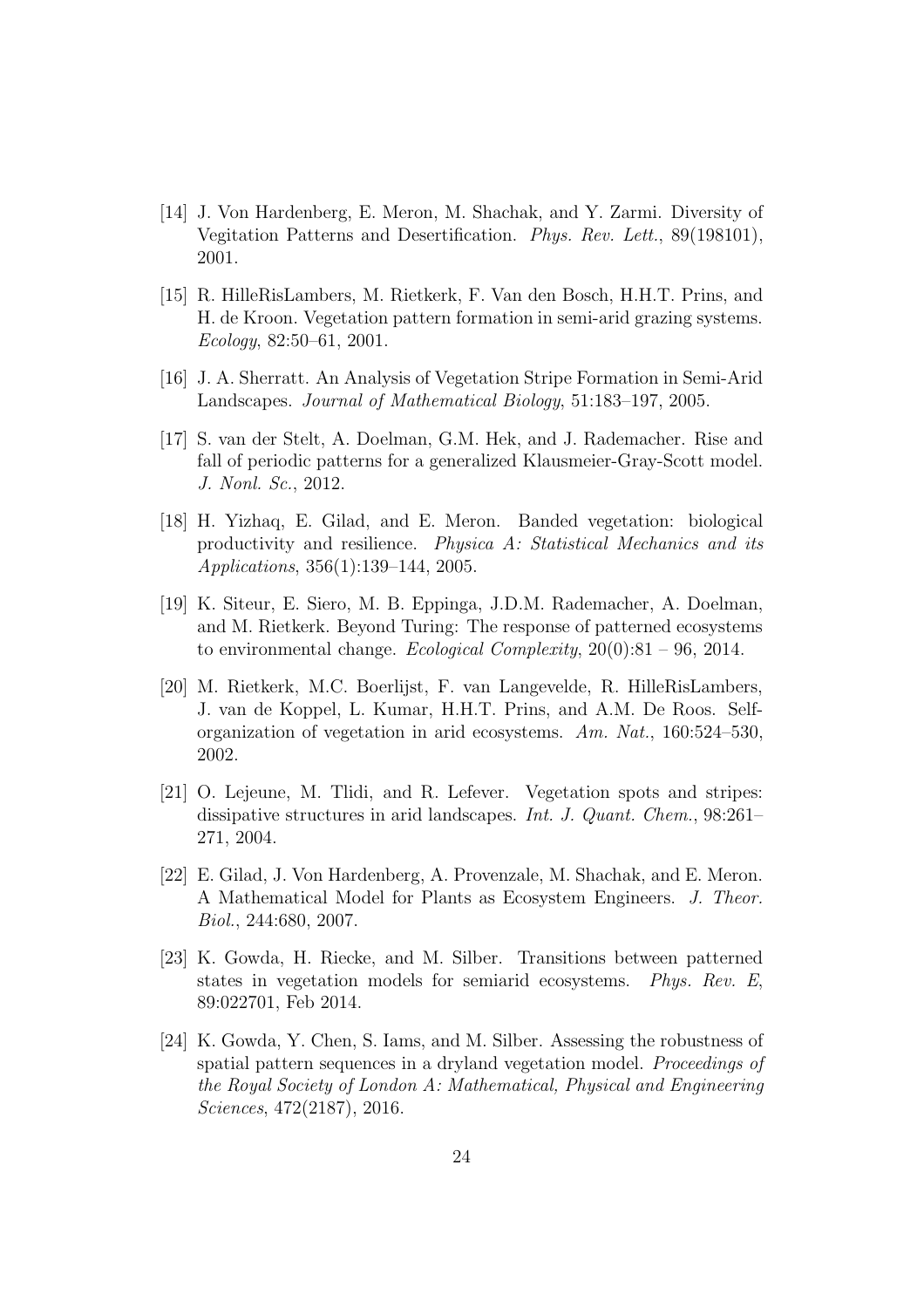- <span id="page-24-0"></span>[25] A. Hagberg and E. Meron. Pattern Formation in Non-Gradient Reaction Diffusion Systems: The Effects of Front Bifurcations. *Nonlinearity*, 7:805–835, 1994.
- <span id="page-24-1"></span>[26] A. Hagberg and E. Meron. Complex patterns in reaction-diffusion systems: A tale of two front instabilities. *Chaos: An Interdisciplinary Journal of Nonlinear Science*, 4(3):477–484, 1994.
- <span id="page-24-3"></span><span id="page-24-2"></span>[27] G. Bel, A. Hagberg, and E. Meron. Gradual regime shifts in spatially extended ecosystems. *Theoretical Ecology*, 5:591–604, 2012.
- <span id="page-24-4"></span>[28] Y. Pomeau. Front motion, metastability and subcritical bifurcations in hydrodynamics. *Physica D*, 23:3, 1986.
- <span id="page-24-5"></span>[29] E. Knobloch. Spatial localization in dissipative systems. *Annu. Rev. Cond. Mat. Phys.*, 6(1):325–359, 2015.
- <span id="page-24-6"></span>[30] G. Kozyreff and S. J. Chapman. Asymptotics of large bound states of localized structures. *Phys. Rev. Lett.*, 97(4):044502, Jul 2006.
- [31] J. Burke and E. Knobloch. Homoclinic snaking: structure and stability. *Chaos: An Interdisciplinary Journal of Nonlinear Science*, 17(3):037102, 2007.
- <span id="page-24-7"></span>[32] D. J. B. Lloyd, B. Sandstede, D. Avitabile, and A. R. Champneys. Localized hexagon patterns of the planar swift-hohenberg equation. *SIAM J. Applied Dynamical Systems*, 7(3):1049–1100, 2008.
- <span id="page-24-9"></span><span id="page-24-8"></span>[33] E. Knobloch. Spatially localized structures in dissipative systems: open problems. *Nonlinearity*, 21:T45, 2008.
- [34] Y. R. Zelnik, S. Kinast, H. Yizhaq, G. Bel, and E. Meron. Regime shifts in models of dryland vegetation. *Philosophical Transactions of the Royal Society A: Mathematical, Physical and Engineering Sciences*, 371(2004):20120358, 2013.
- <span id="page-24-11"></span>[35] Jonathan A. Sherratt and Alexios D. Synodinos. Vegetation patterns and desertification waves in semi-arid environments: Mathematical models based on local facilitation in plants. *Discrete and Continuous Dynamical Systems - Series B*, 17(8):2815–2827, 2012.
- <span id="page-24-10"></span>[36] Y. R. Zelnik, E. Meron, and G. Bel. Gradual regime shifts in fairy circles. *Proceedings of the National Academy of Sciences*, 112(40):12327–12331, 2015.